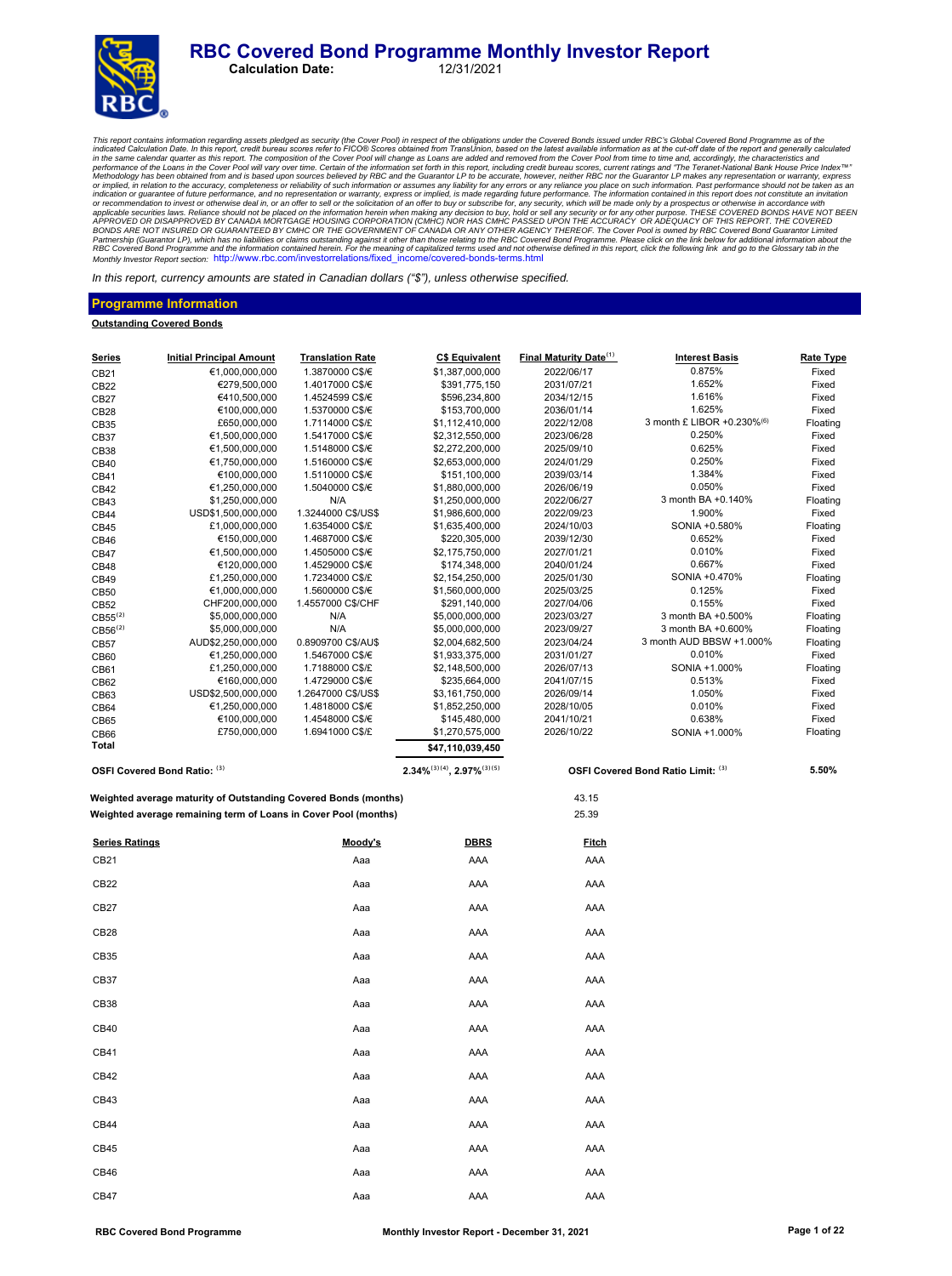#### **RBC Covered Bond Programme Monthly Investor Report**<br>Calculation Date: 12/31/2021 **Calculation Date:**



| $\mathbf{A}$ |     |     |     |
|--------------|-----|-----|-----|
| CB48         | Aaa | AAA | AAA |
| CB49         | Aaa | AAA | AAA |
| CB50         | Aaa | AAA | AAA |
| CB52         | Aaa | AAA | AAA |
| CB55         | Aaa | AAA | AAA |
| CB56         | Aaa | AAA | AAA |
| CB57         | Aaa | AAA | AAA |
| CB60         | Aaa | AAA | AAA |
| CB61         | Aaa | AAA | AAA |
| CB62         | Aaa | AAA | AAA |
| CB63         | Aaa | AAA | AAA |
| CB64         | Aaa | AAA | AAA |
| CB65         | Aaa | AAA | AAA |
| CB66         | Aaa | AAA | AAA |
|              |     |     |     |

<sup>(1)</sup> An Extended Due for Payment Date twelve-months after the Final Maturity Date has been specified in the Final Terms of each Series. The Interest Basis specified in this report in respect of each Series applies until the Final Maturity Date for the relevant Series following which the floating rate of interest specified in the Final Terms of each Series is payable monthly in arrears from the Final Maturity Date to but excluding the Extended Due for Payment Date.<br><sup>(2)</sup> Issued for purpose of accessing Bank of Canada facilities.

<sup>(3)</sup> On March 27, 2020, OSFI provided temporary relief to allow Canadian federal deposit taking institutions to pledge covered bonds as collateral to the Bank of Canada by<br>providing that assets pledged for covered bonds r of Canada; provided that the maximum amount of pool assets relating to market instruments remained limited to 5.50%. On April 6, 2021, OSFI announced the unwinding of the

temporary increase to the covered bond limit effective immediately.<br><sup>(4)</sup> Includes only assets that relate to covered bonds issued to the market and does not include assets that relate to covered bonds issued for the purpo

Canada facilities.<br><sup>(5)</sup> Includes assets that relate to covered bonds issued to the market and for the purpose of accessing Bank of Canada facilities.

<sup>(6)</sup> As announced by the Issuer on September 22, 2021, a modification to replace the interest basis for the Series CB35 Covered Bonds with Compounded Daily SONIA interest plus<br>0.333 per cent. for the period from and inclu Resolution of the Series CB35 Covered Bondholders at a meeting of the Series CB35 Covered Bondholders held on September 22, 2021. As further described in the notice of<br>meeting with respect to the Series CB35 Covered Bonds change is to occur is to be December 8, 2021.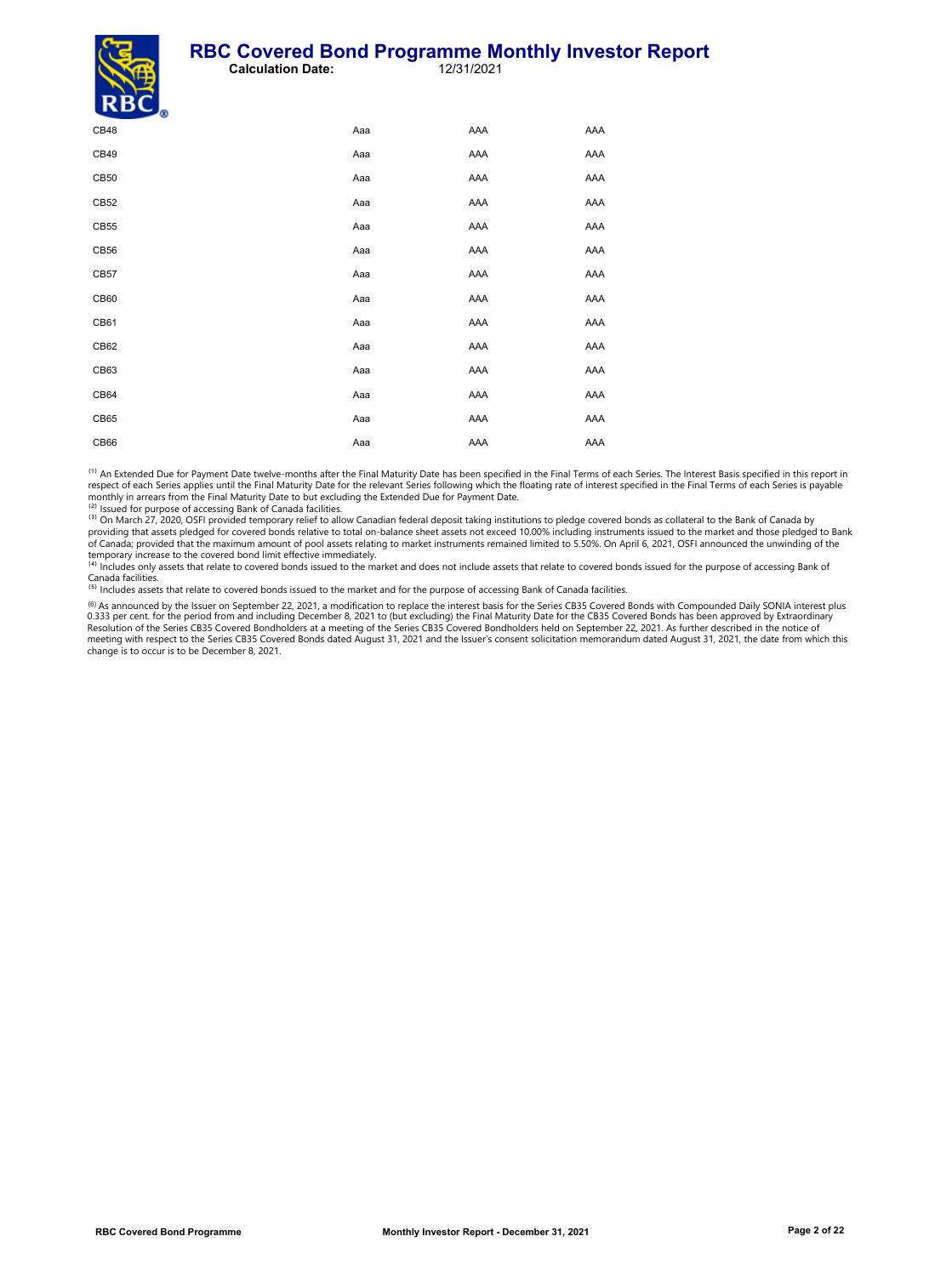**Calculation Date:** 12/31/2021

**Supplementary Information**

| <b>Parties to RBC Global Covered Bond Programme</b> |                                                |
|-----------------------------------------------------|------------------------------------------------|
| <b>Issuer</b>                                       | Royal Bank of Canada                           |
| Guarantor entity                                    | RBC Covered Bond Guarantor Limited Partnership |
| Servicer & Cash Manager                             | Royal Bank of Canada                           |
| <b>Swap Providers</b>                               | Royal Bank of Canada                           |
| Covered Bond Trustee & Custodian                    | Computershare Trust Company of Canada          |
| <b>Asset Monitor</b>                                | PricewaterhouseCoopers LLP                     |
| Account Bank & GDA Provider                         | Royal Bank of Canada                           |
| Standby Account Bank & GDA Provider                 | <b>Bank of Montreal</b>                        |
| Paying Agent <sup>(1)</sup>                         | The Bank of New York Mellon                    |

<sup>(1)</sup> The Paying Agent in respect of Series CB55 and CB56 is Royal Bank of Canada. The Paying Agent in respect of CB52 is UBS AG.

#### **Royal Bank of Canada's Ratings**

|                                                                                                                                                                                                                                                    | Moody's               | <b>DBRS</b>           | Fitch      |
|----------------------------------------------------------------------------------------------------------------------------------------------------------------------------------------------------------------------------------------------------|-----------------------|-----------------------|------------|
| Senior Debt <sup>(1)</sup> / Long-Term Issuer Default Rating (Fitch)                                                                                                                                                                               | Aa2                   | AA (high)             | AA/AA-     |
| Short-Term Debt / Short-Term Issuer Default Rating (Fitch)                                                                                                                                                                                         | P-1                   | $R-1$ (high)          | $F1+$      |
| Deposit Rating ("dr") (Short-Term/Long-Term)                                                                                                                                                                                                       | P-1 (dr) / Aa2 (dr)   | $n/a / AA$ (high)(dr) | $F1+AA$    |
| Counterparty Risk Assessment (Short-Term/Long-Term)                                                                                                                                                                                                | $P-1$ (cr) / Aa2 (cr) | n/a                   | n/a        |
| Derivative Counterparty Rating (Short-Term/Long-Term)                                                                                                                                                                                              | n/a                   | n/a                   | AA(dcr)    |
| <b>Rating Outlook</b>                                                                                                                                                                                                                              | Under review $(7)$    | Stable                | Stable     |
| <b>Applicable Ratings of Standby Account Bank &amp; Standby GDA Provider</b>                                                                                                                                                                       |                       |                       |            |
|                                                                                                                                                                                                                                                    | Moody's               | <b>DBRS</b>           | Fitch      |
| Senior Debt <sup>(2)</sup> / Long-Term Issuer Default Rating (Fitch)                                                                                                                                                                               | Aa2                   | AA                    | AA/AA-     |
| Short-Term Debt / Short-Term Issuer Default Rating (Fitch)                                                                                                                                                                                         | $P-1$                 | $R-1$ (high)          | $F1+$      |
| Deposit Rating (Short-Term/Long-Term)                                                                                                                                                                                                              | P-1 (dr) / Aa2 (dr)   | $n/a / AA$ (dr)       | $F1+ / AA$ |
| Description of Ratings Triggers <sup>(3)(4)</sup>                                                                                                                                                                                                  |                       |                       |            |
| A. Party Replacement                                                                                                                                                                                                                               |                       |                       |            |
| If the rating(s) of the Party falls below the level stipulated below, such party is required to be replaced or in the case of the Swap Providers (i) transfer<br>credit support and (ii) replace itself or obtain a quarantee for its obligations. |                       |                       |            |

| Role (Current Party)                                                                                                                                            | Moody's            | <b>DBRS</b>         | Fitch                      |
|-----------------------------------------------------------------------------------------------------------------------------------------------------------------|--------------------|---------------------|----------------------------|
| Account Bank/GDA Provider (RBC)                                                                                                                                 | P-1 (dr) & A2 (dr) | R-1 (low) & A       | $F1 & A^{- (5)}$           |
| Standby Account Bank/GDA Provider (BMO)                                                                                                                         | P-1 (dr) & A2 (dr) | R-1 (low) & A       | $F1 & A-(5)$               |
| Cash Manager (RBC)                                                                                                                                              | $P-2$ (cr)         | BBB (low) (long)    | $F2$ & BBB+ <sup>(6)</sup> |
| Servicer (RBC)                                                                                                                                                  | Baa3 (cr)          | BBB (low) (long)    | $F2$ & BBB+ <sup>(6)</sup> |
| Interest Rate Swap Provider (RBC)                                                                                                                               | P-2 (cr) & A3 (cr) | R-2 (middle) & BBB  | F2 & BBB+(6)               |
| Covered Bond Swap Provider (RBC)                                                                                                                                | P-2 (cr) & A3 (cr) | R-2 (middle) & BBB  | F2 & BBB+(6)               |
| <b>B. Specified Rating Related Action</b>                                                                                                                       |                    |                     |                            |
| i. The following actions are required if the rating of the Cash Manager (RBC) falls below the stipulated rating                                                 |                    |                     |                            |
|                                                                                                                                                                 | Moody's            | <b>DBRS</b>         | Fitch                      |
| (a) Asset Monitor is required to verify the Cash Manager's calculations of the Asset                                                                            | Baa3 (cr)          | n/a                 | BBB $(long)^{(6)}$         |
| Coverage/Amortization test on each Calculation Date                                                                                                             |                    |                     |                            |
| (b) Amounts received by the Cash Manager are required to be deposited directly into                                                                             | $P-1$ (dr)         | BBB (low)           | $F1 & A-(5)$               |
| the Transaction Account                                                                                                                                         |                    |                     |                            |
| (c) Amounts received by the Servicer are to be deposited directly to the GIC                                                                                    | $P-1$ (dr)         | BBB (low)           | $F1 & A-(5)$               |
| Account and not provided to the Cash Manager<br>ii. The following actions are required if the rating of the Servicer (RBC) falls below the stipulated rating    |                    |                     |                            |
|                                                                                                                                                                 | Moody's            | <b>DBRS</b>         | Fitch                      |
| a) Servicer is required to hold amounts received in a separate account and transfer                                                                             | $P-1$ (dr)         | BBB (low)           | $F1 & A-(5)$               |
| them to the Cash Manager or GIC Account, as applicable, within 2 business days                                                                                  |                    |                     |                            |
| iii. The following actions are required if the rating of the Issuer (RBC) falls below the stipulated rating                                                     |                    |                     |                            |
|                                                                                                                                                                 | Moody's            | <b>DBRS</b>         | Fitch                      |
| (a) Establishment of the Reserve Fund                                                                                                                           | $P-1$ (cr)         | R-1 (mid) & A (low) | $F1 & A-(5)$               |
| iv. The following actions are required if the rating of the Issuer (RBC) falls below the stipulated rating                                                      |                    |                     |                            |
| (a) Cash flows will be exchanged under the Covered Bond Swap Agreement (to the                                                                                  | Moody's            | <b>DBRS</b>         | Fitch                      |
| extent not already occurring) except as otherwise provided in the Covered Bond                                                                                  | Baa1 (cr)          | BBB (high) (long)   | BBB+ (dcr)                 |
| Swap Agreement                                                                                                                                                  |                    |                     |                            |
| v. Each Swap Provider is required to replace itself, transfer credit support or obtain a guarantee of its obligations if the rating of such Swap Provider falls |                    |                     |                            |
| below the specified rating                                                                                                                                      |                    |                     |                            |

|                                                    | Moody's            | <b>DBRS</b>              | Fitch          |
|----------------------------------------------------|--------------------|--------------------------|----------------|
| (a) Interest Rate Swap Provider                    | P-1 (cr) & A2 (cr) | <b>R-1 (low) &amp; A</b> | $F1 \& A^{-6}$ |
| (b) Covered Bond Swap Provider                     | P-1 (cr) & A2 (cr) | <b>R-1 (low) &amp; A</b> | $F1 \& A^{-6}$ |
| <b>Events of Default &amp; Triggers</b>            |                    |                          |                |
| Asset Coverage Test (C\$ Equivalent of Outstanding |                    | <b>Pass</b>              |                |
| Covered Bonds < Adjusted Aggregate Asset Amount)   |                    |                          |                |
| <b>Issuer Event of Default</b>                     |                    | No                       |                |
| Guarantor LP Event of Default                      |                    | No                       |                |

<sup>(1)</sup> Includes: (a) senior debt issued prior to September 23, 2018; and (b) senior debt issued on or after September 23, 2018 which is excluded from the bank recapitalization "bailin" regime. Senior debt subject to conversion under the bail-in regime is rated A2 by Moody's, AA by DBRS and AA- by Fitch.

<sup>(2)</sup> Includes: (a) senior debt issued prior to September 23, 2018; and (b) senior debt issued on or after September 23, 2018 which is excluded from the bank recapitalization "bail-in" regime. Senior debt subject to conversion under the bail-in regime is rated A2 by Moody 's, AA (low) by DBRS and AA- by Fitch.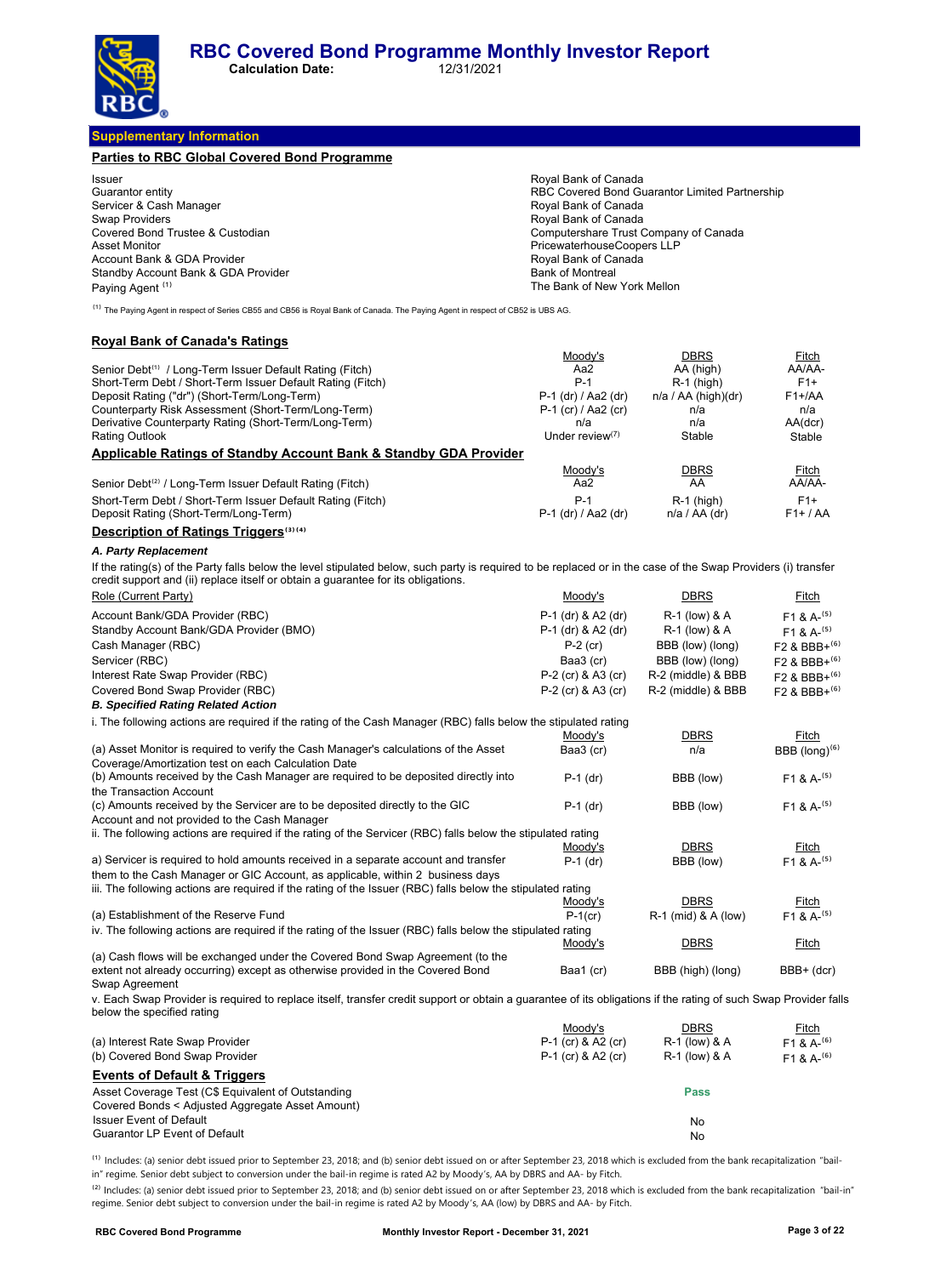#### **RBC Covered Bond Programme Monthly Investor Report**<br>Calculation Date: 12/31/2021 **Calculation Date:**

<sup>(3)</sup> Where one rating or assessment is expressed, unless otherwise specified, such rating or assessment is short-term. Where two ratings or assessments are expressed, the first is short-term and the second is long-term. Unless otherwise specified, ratings or assessments are in respect of Senior Debt (or the Long-Term Issuer Default Rating in the case of Fitch) and Short-Term Debt (or the Short-Term Issuer Default Rating in the case of Fitch). Where two ratings or assessments are listed in respect of a relevant action, the action is required to be taken where the rating or assessment of the relevant party falls below both such ratings or assessments.

<sup>(4)</sup> The discretion of the Guarantor LP to waive a required action upon a Rating Trigger may be limited by the terms of the Transaction Documents.

<sup>(5)</sup> These ratings will be in respect of deposit ratings from Fitch following Fitch having assigned deposit ratings to the relevant party.

<sup>(6)</sup> These ratings will be in respect of Derivative Counterparty Ratings from Fitch and include the (dcr) reference following Fitch having assigned Derivative Counterparty Ratings to the relevant party.

(7) On October 7, 2021, Moody's placed the Issuer's Long-Term Ratings and Counterparty Risk Assessment on review for upgrade. The Issuer's Short-Term Ratings and Short-Term Counterparty Risk Assessment were affirmed.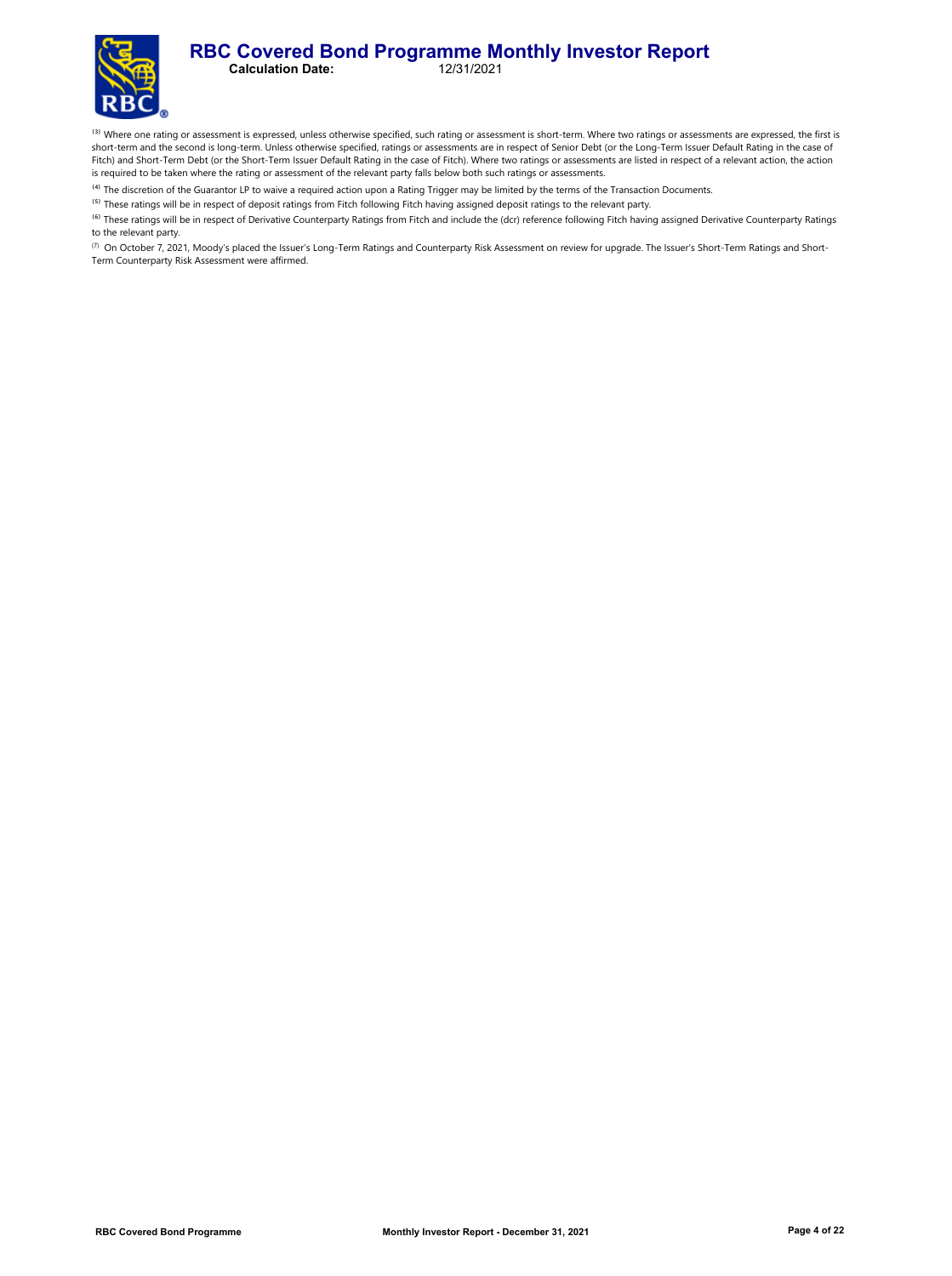

**Calculation Date:** 

#### **Asset Coverage Test**

| C\$ Equivalent of Outstanding Covered Bonds                                                                                                                             | \$47.110.039.450 |                                                                      |                                                          |
|-------------------------------------------------------------------------------------------------------------------------------------------------------------------------|------------------|----------------------------------------------------------------------|----------------------------------------------------------|
| A = lower of (i) LTV Adjusted True Balance, and<br>(ii) Asset Percentage Adjusted True Balance, as adjusted<br>B = Principal Receipts<br>C = Cash Capital Contributions | \$71,332,321,795 | A (i)<br>A (ii)<br>Asset Percentage:<br>Maximum Asset<br>Percentage: | \$76.696.540.601<br>\$71,332,321,795<br>93.00%<br>93.00% |
| $D =$ Substitute Assets<br>$E =$ Reserve Fund balance<br>$F =$ Negative Carry Factor calculation                                                                        | \$847.090.539    |                                                                      |                                                          |
| <b>Adjusted Aggregate Asset Amount</b><br>$(Total: A + B + C + D + E - F)$                                                                                              | \$70.485.231.256 |                                                                      |                                                          |

## **Regulatory OC Minimum Calculation**

| A Lesser of (a) Cover Pool Collateral, and                            | \$50.714.504.106 | A(a) | \$76,674,090,868* |
|-----------------------------------------------------------------------|------------------|------|-------------------|
| (b) Cover Pool Collateral required to meet the Asset<br>Coverage Test |                  | A(b) | \$50,714,504,106  |
| B (C\$ Equivalent of Outstanding Covered Bonds)                       | \$47.110.039.450 |      |                   |
| Level of Overcollateralization (A/B)                                  | 107.65%          |      |                   |
| Regulatory OC Minimum                                                 | 103.00%          |      |                   |
|                                                                       |                  |      |                   |

\*Amount includes Voluntary Overcollateralization and does not include Accrued Interest, Arrears of Interest or any other amount which is due or accrued on the Loans amount which has not been paid or capitalized.

#### **Valuation Calculation Trading Value of Covered Bonds \$46,894,899,265** A = LTV Adjusted Present Value **\$76,923,056,955** Weighted Average Effective Yield of Performing Eligible Loans: 2.26% B = Principal Receipts C = Cash Capital Contributions - D = Trading Value of Substitute Assets  $E =$  Reserve Fund Balance F = Trading Value of Swap Collateral **\$76,923,056,955 Present Value Adjusted Aggregate Asset Amount (Total: A + B + C + D + E + F)**

| <b>Intercompany Loan Balance</b> |                                      |
|----------------------------------|--------------------------------------|
| Guarantee Loan<br>Demand Loan    | \$51.033.139.431<br>\$25.940.840.695 |
| Total                            | \$76,973,980,126                     |

#### **Cover Pool Losses**

| <b>Period End</b> |  |
|-------------------|--|
| December 31 2021  |  |

ecember 31, 2021 \$250,655 0.00%

# **Write-off Amounts Loss Percentage (Annualized)**

#### **Cover Pool Flow of Funds**

| <b>Cash Inflows</b>                                                                            | 31-Dec-2021                                                                                             | 30-Nov-2021                                                                       |
|------------------------------------------------------------------------------------------------|---------------------------------------------------------------------------------------------------------|-----------------------------------------------------------------------------------|
| <b>Principal Receipts</b><br>Proceeds for sale of Loans<br>Draw on Intercompany Loan           | \$1,644,717,869                                                                                         | \$1,655,220,259                                                                   |
| <b>Revenue Receipts</b><br>Swap receipts<br>Swap Breakage Fee<br><b>Cash Outflows</b>          | \$187,042,177<br>\$109,938,884 (1)                                                                      | \$188,469,630<br>\$108.127.977 (2)                                                |
| Swap payment<br>Intercompany Loan interest<br>Intercompany Loan principal<br>Purchase of Loans | $($187,042,177)$ <sup>(1)</sup><br>$($109,719,007)$ <sup>(1)</sup><br>$(S1.644.717.869)$ <sup>(1)</sup> | $($188,469,630)$ <sup>(2)</sup><br>$($107,911,721)$ (2)<br>$($1,655,220,259)$ (2) |
| Net inflows/(outflows)                                                                         | \$219,878                                                                                               | \$216,256                                                                         |

<sup>(1)</sup> Cash settlement to occur on January 17, 2022

<sup>(2)</sup> Cash settlement occurred on December 17, 2021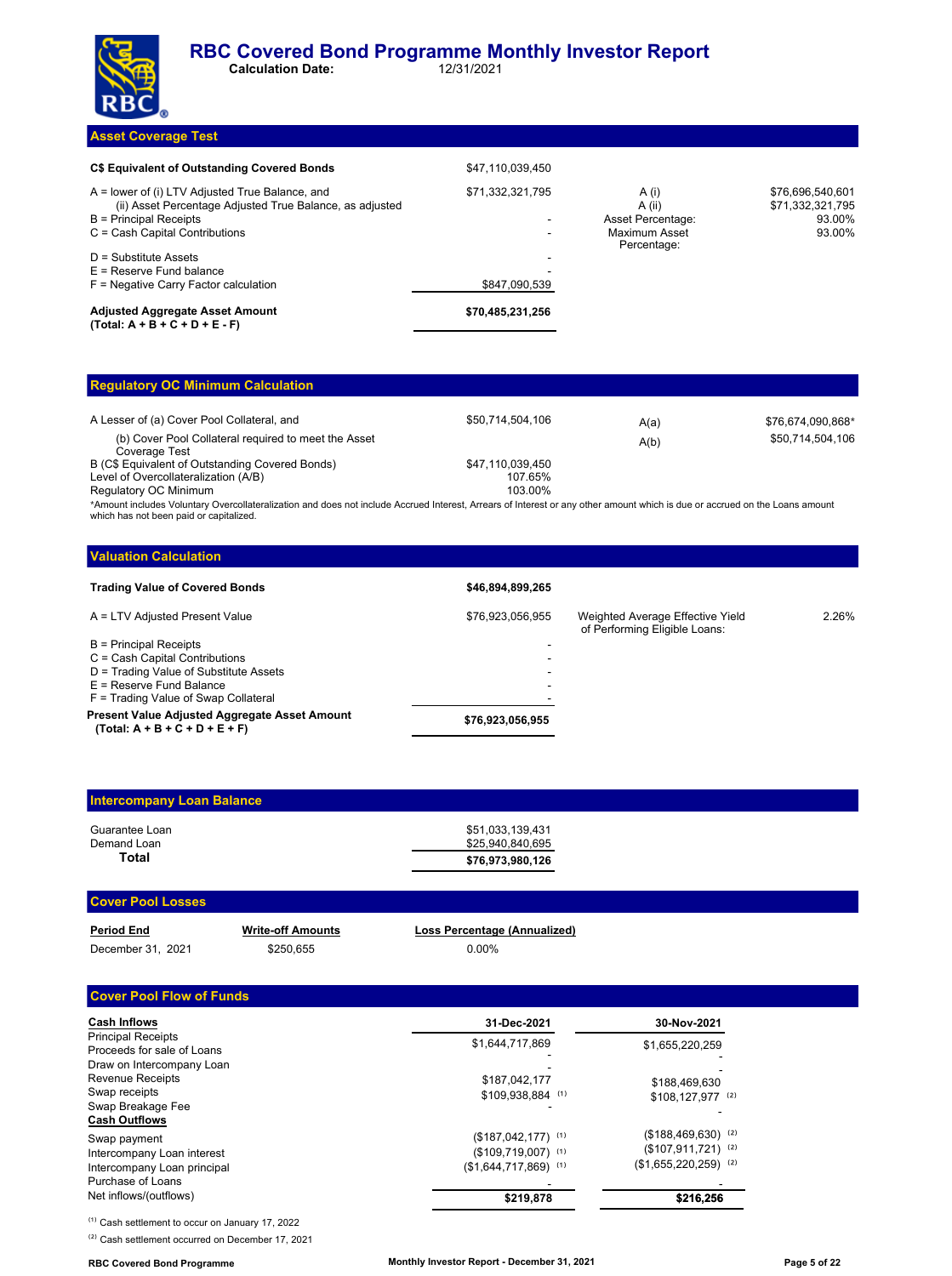| <b>Cover Pool Summary Statistics</b>                         |                         |                        |
|--------------------------------------------------------------|-------------------------|------------------------|
| Previous Month Ending Balance                                | \$78,380,258,033        |                        |
| <b>Current Month Ending Balance</b>                          | \$76,735,289,510        |                        |
| Number of Mortgages in Pool                                  | 369.465                 |                        |
| Average Mortgage Size                                        | \$207.693               |                        |
| Ten Largest Mortgages as a % of Current Month Ending Balance | 0.03%                   |                        |
| Number of Properties                                         | 320.881                 |                        |
| Number of Borrowers                                          | 303.084                 |                        |
|                                                              | Original <sup>(1)</sup> | Indexed <sup>(2)</sup> |
| Weighted Average LTV - Authorized                            | 68.04%                  | 48.62%                 |
| Weighted Average LTV - Drawn                                 | 58.99%                  | 42.52%                 |
| Weighted Average LTV - Original Authorized                   | 71.06%                  |                        |
| Weighted Average Mortgage Rate                               | 2.58%                   |                        |
| Weighted Average Seasoning (Months)                          | 29.87                   |                        |
| Weighted Average Original Term (Months)                      | 55.76                   |                        |
| Weighted Average Remaining Term (Months)                     | 25.39                   |                        |

<sup>(1)</sup> Value as most recently determined or assessed in accordance with the underwriting policies (whether upon origination or renewal of the Eligible Loan or subsequently thereto).

<sup>(2)</sup> Value as determined by adjusting, not less than quarterly, the Original Market Value for each Property subject to the Related Security in respect of a Loan utilizing the<br>Housing Price Index Methodology for subsequent

Disclaimer: Due to rounding, numbers presented in the following distribution tables may not add up precisely to the totals provided and percentages may not precisely reflect the absolute figures

| <b>Cover Pool Delinguency Distribution</b> |                        |            |                          |            |
|--------------------------------------------|------------------------|------------|--------------------------|------------|
| <b>Aging Summary</b>                       | <b>Number of Loans</b> | Percentage | <b>Principal Balance</b> | Percentage |
| Current and less than 30 days past due     | 368.873                | 99.84      | \$76.613.016.475         | 99.84      |
| 30 to 59 days past due                     | 178                    | 0.05       | \$40.228.823             | 0.05       |
| 60 to 89 days past due                     | 87                     | 0.02       | \$20.845.570             | 0.03       |
| 90 or more days past due                   | 327                    | 0.09       | \$61,198,642             | 0.08       |
| <b>Total</b>                               | 369.465                | 100.00     | \$76,735,289,510         | 100.00     |

| <b>Cover Pool Provincial Distribution</b> |                        |            |                          |            |
|-------------------------------------------|------------------------|------------|--------------------------|------------|
| <b>Province</b>                           | <b>Number of Loans</b> | Percentage | <b>Principal Balance</b> | Percentage |
| Alberta                                   | 42.392                 | 11.47      | \$8,085,309,252          | 10.54      |
| <b>British Columbia</b>                   | 66.610                 | 18.03      | \$16,759,122,941         | 21.84      |
| Manitoba                                  | 13.797                 | 3.73       | \$1.807.509.548          | 2.36       |
| New Brunswick                             | 6.763                  | 1.83       | \$618,599,523            | 0.81       |
| Newfoundland and Labrador                 | 4.844                  | 1.31       | \$661,254,256            | 0.86       |
| <b>Northwest Territories</b>              | 12                     | 0.00       | \$907.407                | 0.00       |
| Nova Scotia                               | 10.121                 | 2.74       | \$1.136.823.509          | 1.48       |
| Nunavut                                   |                        | 0.00       | \$35.094                 | 0.00       |
| Ontario                                   | 160.001                | 43.31      | \$38.618.914.286         | 50.33      |
| Prince Edward Island                      | 1.294                  | 0.35       | \$142.066.307            | 0.19       |
| Quebec                                    | 52.163                 | 14.12      | \$7.309.576.821          | 9.53       |
| Saskatchewan                              | 11.398                 | 3.09       | \$1,585,355,014          | 2.07       |
| Yukon                                     | 69                     | 0.02       | \$9.815.551              | 0.01       |
| Total                                     | 369,465                | 100.00     | \$76,735,289,510         | 100.00     |

### **Cover Pool Credit Bureau Score Distribution**

Weighted Average Remaining Term (Months)

| <b>Credit Bureau Score</b> | <b>Number of Loans</b> | Percentage | <b>Principal Balance</b> | Percentage |
|----------------------------|------------------------|------------|--------------------------|------------|
| Score Unavailable          | 1,015                  | 0.27       | \$151,930,838            | 0.20       |
| 499 and below              | 315                    | 0.09       | \$56.160.384             | 0.07       |
| $500 - 539$                | 699                    | 0.19       | \$136,544,031            | 0.18       |
| 540 - 559                  | 609                    | 0.16       | \$123,286,970            | 0.16       |
| 560 - 579                  | 794                    | 0.21       | \$169,190,853            | 0.22       |
| 580 - 599                  | 1,138                  | 0.31       | \$252,203,682            | 0.33       |
| $600 - 619$                | 1,889                  | 0.51       | \$415,984,758            | 0.54       |
| 620 - 639                  | 3,302                  | 0.89       | \$750.773.316            | 0.98       |
| 640 - 659                  | 5,106                  | 1.38       | \$1,210,681,993          | 1.58       |
| 660 - 679                  | 8,086                  | 2.19       | \$1,816,712,075          | 2.37       |
| 680 - 699                  | 11.740                 | 3.18       | \$2,712,536,127          | 3.53       |
| 700 - 719                  | 15,995                 | 4.33       | \$3,594,605,548          | 4.68       |
| 720 - 739                  | 19,065                 | 5.16       | \$4,286,397,038          | 5.59       |
| 740 - 759                  | 21.541                 | 5.83       | \$4,825,304,428          | 6.29       |
| 760 - 779                  | 24,628                 | 6.67       | \$5,564,038,765          | 7.25       |
| 780 - 799                  | 29.275                 | 7.92       | \$6.599.497.530          | 8.60       |
| 800 and above              | 224,268                | 60.70      | \$44,069,441,174         | 57.43      |
| Total                      | 369,465                | 100.00     | \$76,735,289,510         | 100.00     |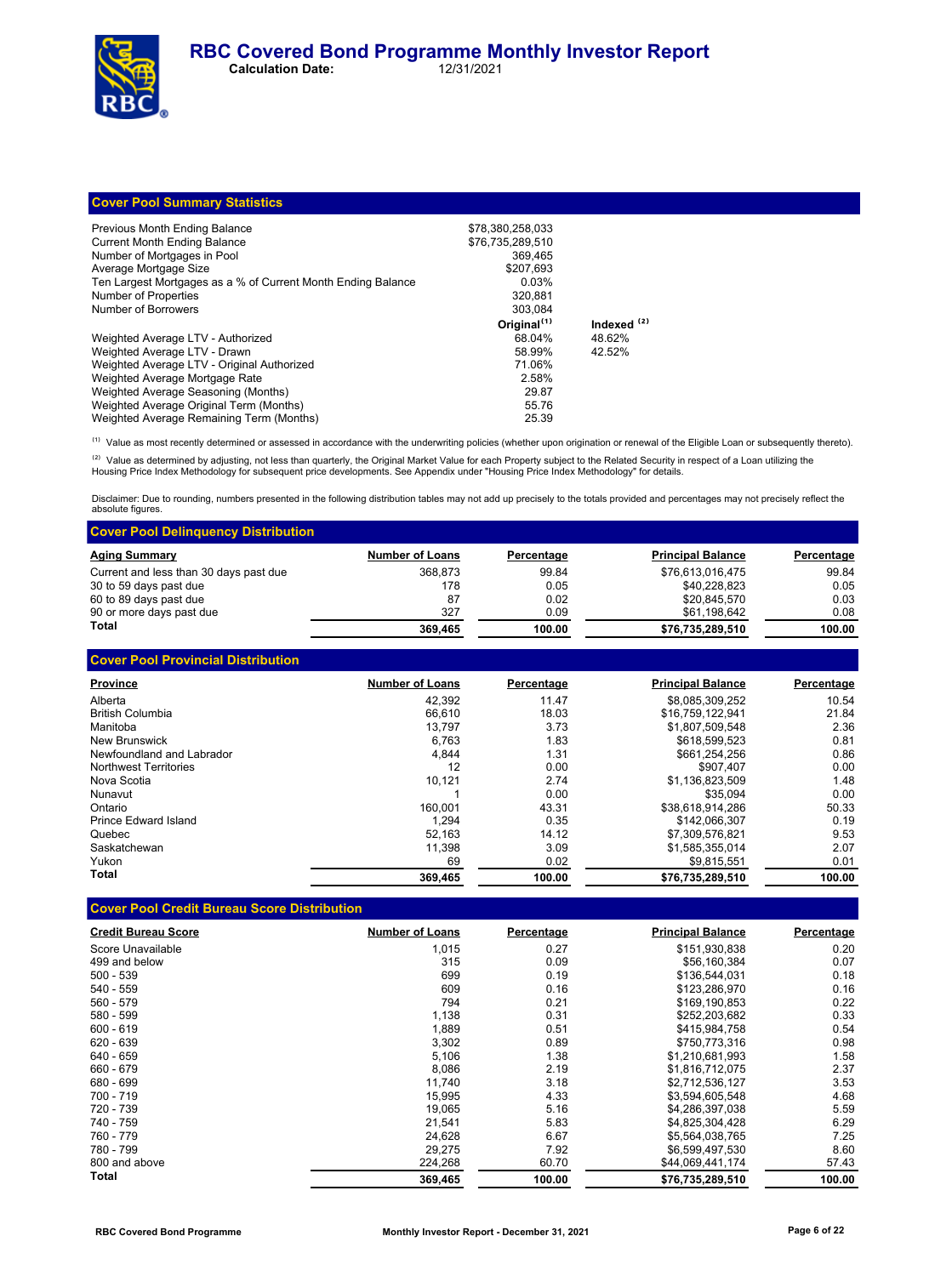

| <b>Cover Pool Rate Type Distribution</b>      |                        |                   |                                      |                   |
|-----------------------------------------------|------------------------|-------------------|--------------------------------------|-------------------|
| <b>Rate Type</b>                              | <b>Number of Loans</b> | <b>Percentage</b> | <b>Principal Balance</b>             | <b>Percentage</b> |
| Fixed                                         | 298.079                | 80.68             | \$59,595,733,689                     | 77.66             |
| Variable                                      | 71,386                 | 19.32             | \$17,139,555,821                     | 22.34             |
| Total                                         | 369,465                | 100.00            | \$76,735,289,510                     | 100.00            |
| <b>Mortgage Asset Type Distribution</b>       |                        |                   |                                      |                   |
| <b>Asset Type</b>                             | <b>Number of Loans</b> | <u>Percentage</u> | <b>Principal Balance</b>             | <b>Percentage</b> |
| <b>Conventional Mortgage</b>                  | 91,962                 | 24.89             | \$25,003,209,603                     | 32.58             |
| Homeline Mortgage Segment<br>Total            | 277,503                | 75.11             | \$51,732,079,907                     | 67.42             |
|                                               | 369,465                | 100.00            | \$76,735,289,510                     | 100.00            |
| <b>Cover Pool Occupancy Type Distribution</b> |                        |                   |                                      |                   |
| <b>Occupancy Type</b>                         | <b>Number of Loans</b> | <u>Percentage</u> | <u>Principal Balance</u>             | <b>Percentage</b> |
| <b>Owner Occupied</b>                         | 325,071                | 87.98             | \$66,826,635,201                     | 87.09             |
| Non-Owner Occupied<br><b>Total</b>            | 44,394<br>369,465      | 12.02<br>100.00   | \$9,908,654,308<br>\$76,735,289,510  | 12.91<br>100.00   |
|                                               |                        |                   |                                      |                   |
| <b>Cover Pool Mortgage Rate Distribution</b>  |                        |                   |                                      |                   |
| Mortgage Rate (%)                             | <b>Number of Loans</b> | Percentage        | <b>Principal Balance</b>             | <b>Percentage</b> |
| 1.9999% and below                             | 96,658                 | 26.16             | \$21,409,015,388                     | 27.90             |
| 2.0000% - 2.4999%                             | 40,238                 | 10.89             | \$7,805,287,483                      | 10.17             |
| 2.5000% - 2.9999%<br>3.0000% - 3.4999%        | 130,239<br>69,891      | 35.25<br>18.92    | \$28,333,738,866<br>\$14,018,330,338 | 36.92<br>18.27    |
| 3.5000% - 3.9999%                             | 29,463                 | 7.97              | \$4,802,220,324                      | 6.26              |
| 4.0000% - 4.4999%                             | 999                    | 0.27              | \$101,351,980                        | 0.13              |
| 4.5000% - 4.9999%                             | 867                    | 0.23              | \$123,870,269                        | 0.16              |
| 5.0000% - 5.4999%                             | 60                     | 0.02              | \$5,211,558                          | 0.01              |
| 5.5000% - 5.9999%                             | 8                      | 0.00              | \$572,189                            | 0.00              |
| 6.0000% - 6.4999%                             | 0                      | 0.00              | \$0                                  | 0.00              |
| 6.5000% - 6.9999%                             | $\Omega$               | 0.00              | \$0                                  | 0.00              |
| 7.0000% and above                             | 1,042                  | 0.28              | \$135,691,114                        | 0.18              |
| Total                                         | 369,465                | 100.00            | \$76,735,289,510                     | 100.00            |
| <b>Cover Pool Remaining Term Distribution</b> |                        |                   |                                      |                   |
| <b>Remaining Term (Months)</b>                | <b>Number of Loans</b> | Percentage        | <b>Principal Balance</b>             | <b>Percentage</b> |
| Less than 12.00                               | 78,454                 | 21.23             | \$15,387,696,476                     | 20.05             |
| 12.00 - 23.99                                 | 117,812                | 31.89             | \$24,670,296,915                     | 32.15             |
| 24.00 - 35.99                                 | 84,781                 | 22.95             | \$18,398,680,038                     | 23.98             |
| 36.00 - 47.99                                 | 55,679                 | 15.07             | \$11,116,538,969                     | 14.49             |
| 48.00 - 59.99<br>$60.00 - 71.99$              | 30,799<br>1,490        | 8.34<br>0.40      | \$6,779,333,503<br>\$311,840,846     | 8.83<br>0.41      |
| 72.00 - 83.99                                 | 244                    | 0.07              | \$35,755,911                         | 0.05              |
| 84.00 - 119.99                                | 205                    | 0.06              | \$35,010,544                         | 0.05              |
| 120.00 and above                              | $\mathbf{1}$           | 0.00              | \$136,308                            | 0.00              |
| Total                                         | 369,465                | 100.00            | \$76,735,289,510                     | 100.00            |
| <b>Cover Pool Loan Seasoning</b>              |                        |                   |                                      |                   |
| <b>Loan Seasoning (Months)</b>                | <b>Number of Loans</b> | <b>Percentage</b> | <b>Principal Balance</b>             | Percentage        |
| Less than 12.00                               | 49,736                 | 13.46             | \$9,935,004,410                      | 12.95             |
| 12.00 - 23.99                                 | 66,318                 | 17.95             | \$12,366,581,957                     | 16.12             |
| 24.00 - 35.99                                 | 119,741                | 32.41             | \$26,946,270,551                     | 35.12             |
| 36.00 - 59.99                                 | 132,581                | 35.88             | \$27,355,275,884                     | 35.65             |
| 60.00 and above                               | 1,089                  | 0.29              | \$132,156,708                        | 0.17              |
| Total                                         | 369,465                | 100.00            | \$76,735,289,510                     | 100.00            |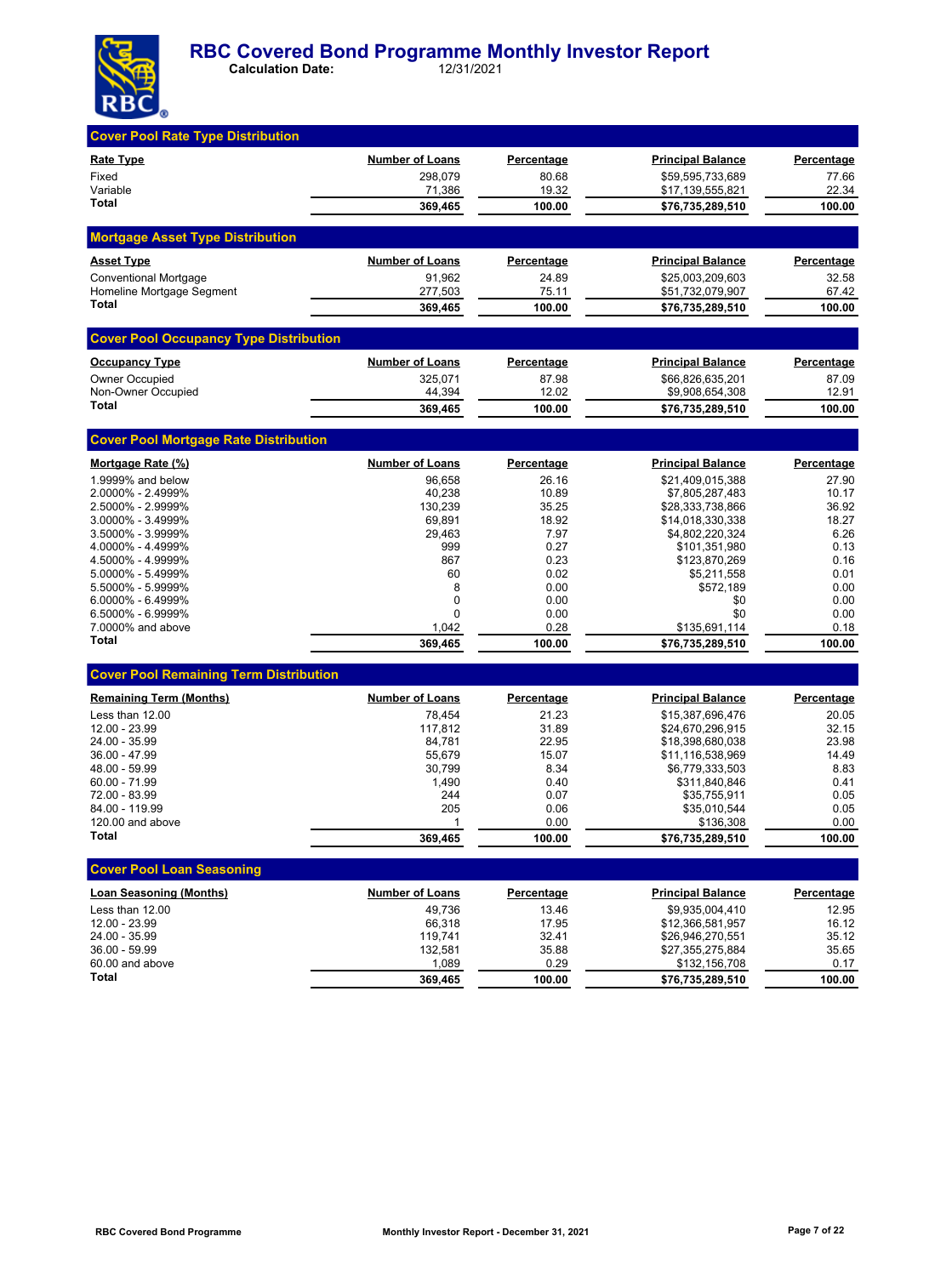

 **Calculation Date:** 12/31/2021

| <b>Range of Remaining Principal Balance</b> | <b>Number of Loans</b> | Percentage | <b>Principal Balance</b> | Percentage |
|---------------------------------------------|------------------------|------------|--------------------------|------------|
| 99,999 and below                            | 118,984                | 32.20      | \$6,215,227,125          | 8.10       |
| 100,000 - 149,999                           | 57,335                 | 15.52      | \$7,144,898,654          | 9.31       |
| 150,000 - 199,999                           | 48,292                 | 13.07      | \$8,409,379,623          | 10.96      |
| 200.000 - 249.999                           | 37,428                 | 10.13      | \$8.382.127.740          | 10.92      |
| 250,000 - 299,999                           | 28,130                 | 7.61       | \$7,695,039,839          | 10.03      |
| 300,000 - 349,999                           | 19,905                 | 5.39       | \$6,442,174,208          | 8.40       |
| 350.000 - 399.999                           | 14,593                 | 3.95       | \$5,453,609,118          | 7.11       |
| 400,000 - 449,999                           | 10,573                 | 2.86       | \$4,482,818,503          | 5.84       |
| 450,000 - 499,999                           | 8,089                  | 2.19       | \$3,830,720,577          | 4.99       |
| 500,000 - 549,999                           | 5,995                  | 1.62       | \$3,139,461,115          | 4.09       |
| 550.000 - 599.999                           | 4,568                  | 1.24       | \$2,618,552,984          | 3.41       |
| 600.000 - 649.999                           | 3,368                  | 0.91       | \$2,102,035,664          | 2.74       |
| 650,000 - 699,999                           | 2,524                  | 0.68       | \$1,700,292,783          | 2.22       |
| 700,000 - 749,999                           | 2,002                  | 0.54       | \$1,448,809,867          | 1.89       |
| 750,000 - 799,999                           | 1,538                  | 0.42       | \$1,189,444,159          | 1.55       |
| 800.000 - 849.999                           | 1,208                  | 0.33       | \$996,332,267            | 1.30       |
| 850,000 - 899,999                           | 1,022                  | 0.28       | \$893,113,771            | 1.16       |
| 900.000 - 949.999                           | 789                    | 0.21       | \$729,228,497            | 0.95       |
| 950,000 - 999,999                           | 547                    | 0.15       | \$532,233,892            | 0.69       |
| 1,000,000 and above                         | 2,575                  | 0.70       | \$3,329,789,124          | 4.34       |
| Total                                       | 369,465                | 100.00     | \$76,735,289,510         | 100.00     |

| <b>Property Type</b>    | <b>Number of Loans</b> | Percentage | <b>Principal Balance</b> | Percentage |
|-------------------------|------------------------|------------|--------------------------|------------|
| Apartment (Condominium) | 50.526                 | 13.68      | \$9.536.777.406          | 12.43      |
| Detached                | 265.547                | 71.87      | \$55,962,870,262         | 72.93      |
| <b>Duplex</b>           | 4.066                  | 1.10       | \$570,905.962            | 0.74       |
| Fourplex                | 925                    | 0.25       | \$166,548,141            | 0.22       |
| Other                   | 398                    | 0.11       | \$50.701.364             | 0.07       |
| Row (Townhouse)         | 26.114                 | 7.07       | \$5.747.556.428          | 7.49       |
| Semi-detached           | 20.802                 | 5.63       | \$4,518,259,553          | 5.89       |
| Triplex                 | 1,087                  | 0.29       | \$181,670,394            | 0.24       |
| Total                   | 369.465                | 100.00     | \$76.735.289.510         | 100.00     |

**Cover Pool Indexed LTV - Authorized Distribution**

| Indexed LTV (%) | <b>Number of Properties</b> | Percentage | <b>Principal Balance</b> | Percentage |
|-----------------|-----------------------------|------------|--------------------------|------------|
| 20.00 and below | 18.580                      | 5.79       | \$1.693.268.242          | 2.21       |
| $20.01 - 25.00$ | 12.928                      | 4.03       | \$2.040.241.739          | 2.66       |
| $25.01 - 30.00$ | 20,932                      | 6.52       | \$3.765.364.727          | 4.91       |
| $30.01 - 35.00$ | 27,895                      | 8.69       | \$5.797.293.607          | 7.55       |
| $35.01 - 40.00$ | 37,351                      | 11.64      | \$7,714,250,691          | 10.05      |
| $40.01 - 45.00$ | 38.063                      | 11.86      | \$8.892.672.323          | 11.59      |
| 45.01 - 50.00   | 36,962                      | 11.52      | \$10.023.623.671         | 13.06      |
| $50.01 - 55.00$ | 34.121                      | 10.63      | \$9.951.277.687          | 12.97      |
| $55.01 - 60.00$ | 31,954                      | 9.96       | \$9.974.625.744          | 13.00      |
| $60.01 - 65.00$ | 35,590                      | 11.09      | \$9.737.825.965          | 12.69      |
| 65.01 - 70.00   | 12,293                      | 3.83       | \$3,354,943,245          | 4.37       |
| $70.01 - 75.00$ | 6,243                       | 1.95       | \$1.648.187.371          | 2.15       |
| 75.01 - 80.00   | 7.528                       | 2.35       | \$2.026.226.788          | 2.64       |
| > 80.00         | 441                         | 0.14       | \$115,487,710            | 0.15       |
| Total           | 320,881                     | 100.00     | \$76,735,289,510         | 100.00     |

## **Cover Pool Indexed LTV - Drawn Distribution**

| Indexed LTV (%) | <b>Number of Loans</b> | Percentage | <b>Principal Balance</b> | Percentage |
|-----------------|------------------------|------------|--------------------------|------------|
| 20.00 and below | 61,922                 | 19.30      | \$6.196.478.024          | 8.08       |
| $20.01 - 25.00$ | 24.674                 | 7.69       | \$4.547.431.458          | 5.93       |
| 25.01 - 30.00   | 28,350                 | 8.84       | \$6,127,206,646          | 7.98       |
| $30.01 - 35.00$ | 30.716                 | 9.57       | \$7.405.992.594          | 9.65       |
| $35.01 - 40.00$ | 31.129                 | 9.70       | \$7.959.354.410          | 10.37      |
| $40.01 - 45.00$ | 31.069                 | 9.68       | \$8.857.283.734          | 11.54      |
| $45.01 - 50.00$ | 30,216                 | 9.42       | \$9.192.073.192          | 11.98      |
| $50.01 - 55.00$ | 27,994                 | 8.72       | \$8.864.792.445          | 11.55      |
| $55.01 - 60.00$ | 27,628                 | 8.61       | \$9,084,469,878          | 11.84      |
| $60.01 - 65.00$ | 15,951                 | 4.97       | \$5,149,777,496          | 6.71       |
| 65.01 - 70.00   | 6.288                  | 1.96       | \$1.891.611.366          | 2.47       |
| 70.01 - 75.00   | 3,492                  | 1.09       | \$1,033,440,303          | 1.35       |
| 75.01 - 80.00   | 1,287                  | 0.40       | \$374.148.867            | 0.49       |
| > 80.00         | 165                    | 0.05       | \$51,229,098             | 0.07       |
| Total           | 320.881                | 100.00     | \$76,735,289,510         | 100.00     |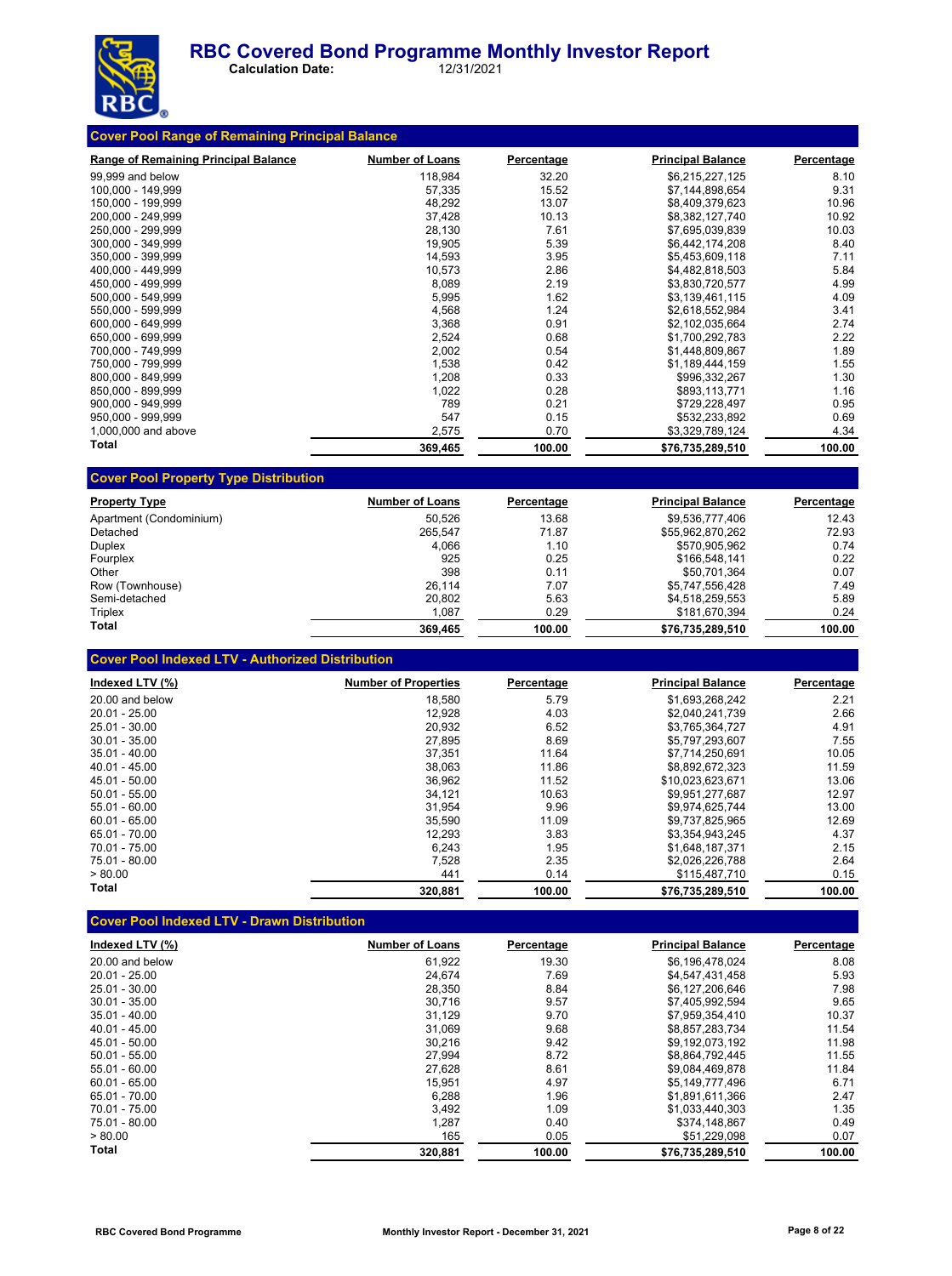

 **Calculation Date:** 12/31/2021

## **Provincial Distribution by Indexed LTV- Drawn and Aging Summary**

| <b>Province</b><br>Alberta | Indexed LTV (%)                  | <b>Current and</b><br>less than 30<br><u>days past due</u> | 30 to 59<br>days past due | 60 to 89<br>days past due | 90 or more<br>days past due | <b>Total</b>                       |
|----------------------------|----------------------------------|------------------------------------------------------------|---------------------------|---------------------------|-----------------------------|------------------------------------|
|                            | 20.00 and below                  |                                                            |                           |                           |                             | \$314,003,471                      |
|                            | 20.01 - 25.00                    | \$313,332,437<br>\$238,158,634                             | \$169,954<br>\$0          | \$66,884<br>\$202,684     | \$434,197<br>\$259,190      | \$238,620,508                      |
|                            | 25.01 - 30.00                    | \$326,475,072                                              | \$185,481                 | \$298,130                 | \$272,999                   | \$327,231,684                      |
|                            | $30.01 - 35.00$                  | \$438,314,751                                              | \$137,038                 | \$0                       | \$2,024,597                 | \$440,476,386                      |
|                            | $35.01 - 40.00$                  | \$504,355,693                                              | \$104,418                 | \$195,188                 | \$1,459,032                 | \$506,114,330                      |
|                            | 40.01 - 45.00                    | \$555,776,878                                              | \$994,780                 | \$353,869                 | \$1,970,281                 | \$559,095,807                      |
|                            | 45.01 - 50.00                    | \$632,696,665                                              | \$144,097                 | \$0                       | \$2,414,535                 | \$635,255,297                      |
|                            | $50.01 - 55.00$                  | \$756,084,024                                              | \$675,792                 | \$583,867                 | \$2,397,744                 | \$759,741,427                      |
|                            | 55.01 - 60.00                    | \$933,177,711                                              | \$762,877                 | \$96,142                  | \$2,027,623                 | \$936,064,353                      |
|                            | $60.01 - 65.00$                  | \$967,274,508                                              | \$1,408,575               | \$203,026                 | \$2,309,921                 | \$971,196,031                      |
|                            | 65.01 - 70.00                    | \$1,170,213,465                                            | \$525,577                 | \$137,640                 | \$1,886,561                 | \$1,172,763,243                    |
|                            | 70.01 - 75.00                    | \$908,506,912                                              | \$880,690                 | \$419,760                 | \$1,660,659                 | \$911,468,021                      |
|                            | 75.01 - 80.00<br>> 80.00         | \$297,553,964                                              | \$757,398                 | \$24,149                  | \$1,895,036                 | \$300,230,548                      |
| <b>Total Alberta</b>       |                                  | \$13,048,146<br>\$8,054,968,860                            | \$0<br>\$6,746,676        | \$0<br>\$2,581,341        | \$0<br>\$21,012,375         | \$13,048,146<br>\$8,085,309,252    |
|                            |                                  |                                                            |                           |                           |                             |                                    |
|                            |                                  | <b>Current and</b>                                         |                           |                           |                             |                                    |
| <u>Province</u>            | Indexed LTV (%)                  | less than 30<br><u>days past due</u>                       | 30 to 59<br>days past due | 60 to 89<br>days past due | 90 or more<br>days past due | <u>Total</u>                       |
| <b>British Columbia</b>    |                                  |                                                            |                           |                           |                             |                                    |
|                            |                                  |                                                            |                           |                           |                             |                                    |
|                            | 20.00 and below                  | \$1,764,351,823                                            | \$787,582                 | \$169,534                 | \$773,351                   | \$1,766,082,290                    |
|                            | 20.01 - 25.00                    | \$1,219,088,262                                            | \$975,664                 | \$0                       | \$258,830                   | \$1,220,322,756                    |
|                            | 25.01 - 30.00                    | \$1,623,330,236                                            | \$1,413,591               | \$1,120,066               | \$3,057,457                 | \$1,628,921,350                    |
|                            | $30.01 - 35.00$                  | \$1,819,114,560                                            | \$422,736                 | \$966,503                 | \$1,181,011                 | \$1,821,684,810                    |
|                            | $35.01 - 40.00$                  | \$1,676,105,135                                            | \$1,377,858               | \$197,233                 | \$463,215                   | \$1,678,143,441                    |
|                            | 40.01 - 45.00<br>45.01 - 50.00   | \$1,695,880,839<br>\$1,636,020,314                         | \$335,859<br>\$241,965    | \$0<br>\$0                | \$1,236,539<br>\$0          | \$1,697,453,237<br>\$1,636,262,278 |
|                            | $50.01 - 55.00$                  | \$1,866,492,513                                            | \$1,283,071               | \$268,520                 | \$2,488,025                 | \$1,870,532,129                    |
|                            | 55.01 - 60.00                    | \$1,554,687,070                                            | \$270,805                 | \$0                       | \$39,257                    | \$1,554,997,133                    |
|                            | $60.01 - 65.00$                  | \$1,468,641,781                                            | \$0                       | \$1,006,948               | \$0                         | \$1,469,648,729                    |
|                            | 65.01 - 70.00                    | \$351,123,028                                              | \$0                       | \$0                       | \$1,708,188                 | \$352,831,216                      |
|                            | 70.01 - 75.00                    | \$42,784,251                                               | \$0                       | \$0                       | \$0                         | \$42,784,251                       |
|                            | 75.01 - 80.00                    | \$13,856,286                                               | \$0                       | \$0                       | \$0                         | \$13,856,286                       |
| Total British Columbia     | > 80.00                          | \$5,603,034                                                | \$0                       | \$0                       | \$0                         | \$5,603,034                        |
|                            |                                  | \$16,737,079,133                                           | \$7,109,132               | \$3,728,803               | \$11,205,874                | \$16,759,122,941                   |
|                            |                                  | <b>Current and</b>                                         |                           |                           |                             |                                    |
|                            |                                  | less than 30                                               | 30 to 59                  | 60 to 89                  | 90 or more                  |                                    |
| <u>Province</u>            | Indexed LTV (%)                  | <u>days past due</u>                                       | days past due             | days past due             | days past due               | <u>Total</u>                       |
| Manitoba                   |                                  |                                                            |                           |                           |                             |                                    |
|                            | 20.00 and below                  | \$78,225,494                                               | \$0                       | \$83,595                  | \$55,841                    | \$78,364,929                       |
|                            | 20.01 - 25.00                    | \$64,187,317                                               | \$0                       | \$0                       | \$0                         | \$64,187,317                       |
|                            | 25.01 - 30.00                    | \$85,644,647                                               | \$0                       | \$0                       | \$4,815                     | \$85,649,462                       |
|                            | $30.01 - 35.00$                  | \$110,283,996                                              | \$528,584                 | \$104,313                 | \$323,823                   | \$111,240,717                      |
|                            | $35.01 - 40.00$                  | \$143,343,868                                              | \$0                       | \$0                       | \$0                         | \$143,343,868                      |
|                            | 40.01 - 45.00                    | \$168,600,394                                              | \$365,171                 | \$0                       | \$353,138                   | \$169,318,703                      |
|                            | 45.01 - 50.00                    | \$205,801,599                                              | \$191,586                 | \$738,939                 | \$0                         | \$206,732,123                      |
|                            | $50.01 - 55.00$                  | \$236,891,758                                              | \$0                       | \$0                       | \$386,210                   | \$237,277,968                      |
|                            | 55.01 - 60.00<br>$60.01 - 65.00$ | \$309,540,495<br>\$287,150,211                             | \$0<br>\$131,730          | \$0<br>\$0                | \$239,702<br>\$1,212,962    | \$309,780,196<br>\$288,494,903     |
|                            | 65.01 - 70.00                    | \$93,519,908                                               | \$0                       | \$0                       | \$612,293                   | \$94,132,201                       |
|                            | 70.01 - 75.00                    | \$8,483,551                                                | \$0                       | \$0                       | \$0                         | \$8,483,551                        |
|                            | 75.01 - 80.00                    | \$7,490,293                                                | \$0                       | \$0                       | \$0                         | \$7,490,293                        |
|                            | > 80.00                          | \$3,013,317                                                | \$0                       | \$0                       | \$0                         | \$3,013,317                        |
| Total Manitoba             |                                  | \$1,802,176,847                                            | \$1,217,071               | \$926,848                 | \$3,188,783                 | \$1,807,509,548                    |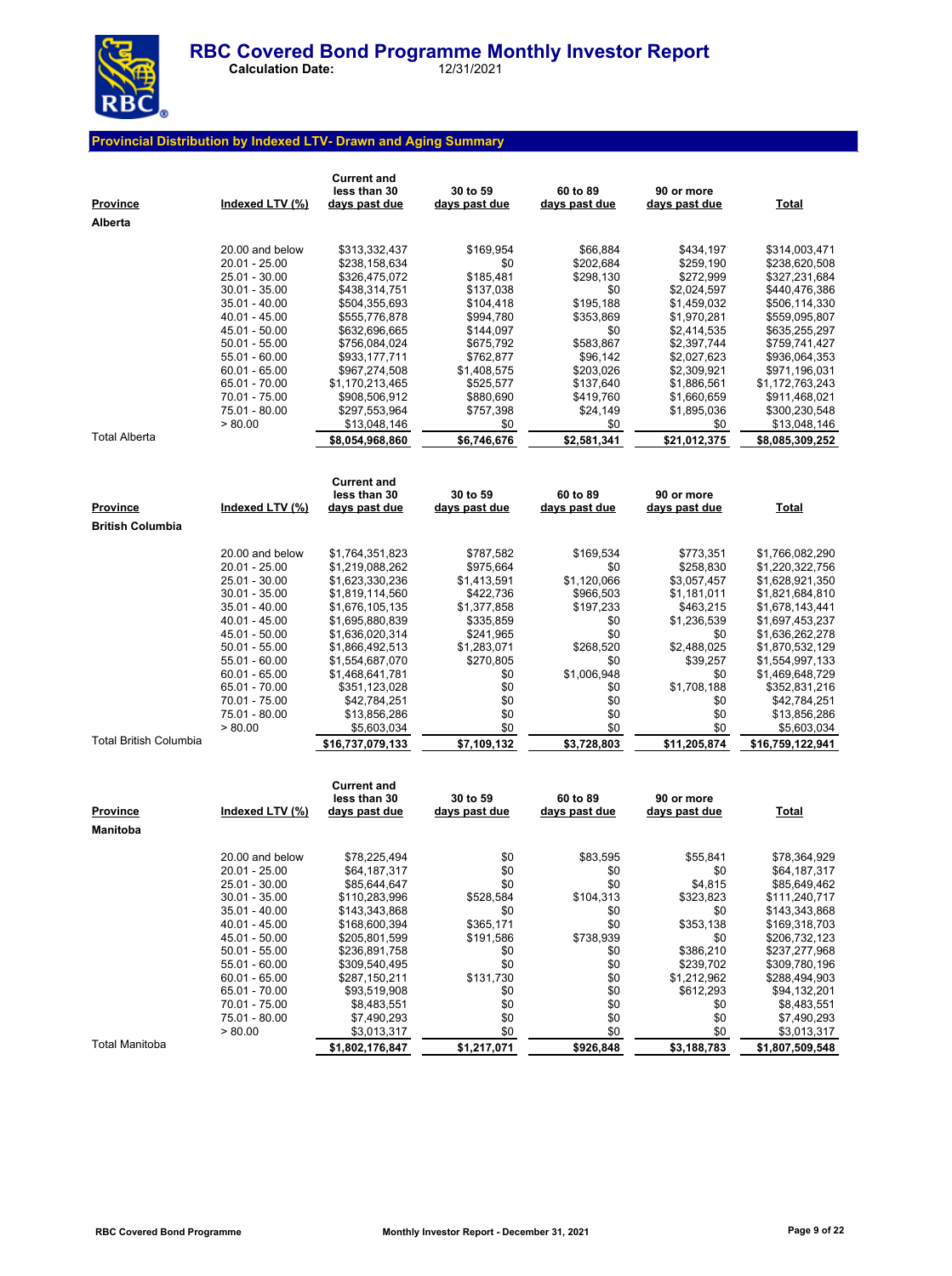

 **Calculation Date:** 12/31/2021

**Current and** 

| <u>Province</u>                        | Indexed LTV (%) | less than 30<br>days past due | 30 to 59<br>days past due | 60 to 89<br>days past due | 90 or more<br>days past due | <b>Total</b>  |
|----------------------------------------|-----------------|-------------------------------|---------------------------|---------------------------|-----------------------------|---------------|
|                                        |                 |                               |                           |                           |                             |               |
| New Brunswick                          |                 |                               |                           |                           |                             |               |
|                                        | 20.00 and below | \$39,712,129                  | \$6.815                   | \$0                       | \$0                         | \$39,718,944  |
|                                        | $20.01 - 25.00$ | \$31,753,896                  | \$0                       | \$0                       | \$0                         | \$31,753,896  |
|                                        | 25.01 - 30.00   | \$49,306,912                  | \$115,474                 | \$0                       | \$108,445                   | \$49,530,830  |
|                                        | $30.01 - 35.00$ | \$56,916,003                  | \$204,667                 | \$0                       | \$182,356                   | \$57,303,026  |
|                                        | 35.01 - 40.00   | \$70,211,293                  | \$0                       | \$206,526                 | \$0                         | \$70,417,819  |
|                                        | 40.01 - 45.00   | \$69,965,726                  | \$0                       | \$0                       | \$112,945                   | \$70,078,671  |
|                                        | 45.01 - 50.00   | \$67,978,067                  | \$0                       | \$101,728                 | \$35,468                    | \$68,115,264  |
|                                        | $50.01 - 55.00$ | \$82,168,193                  | \$0                       | \$0                       | \$274,834                   | \$82,443,028  |
|                                        | $55.01 - 60.00$ | \$83,411,064                  | \$0                       | \$0                       | \$125,420                   | \$83,536,484  |
|                                        | $60.01 - 65.00$ | \$47,138,368                  | \$0                       | \$100,658                 | \$196,890                   | \$47,435,917  |
|                                        | 65.01 - 70.00   | \$7,171,754                   | \$0                       | \$0                       | \$0                         | \$7,171,754   |
|                                        | 70.01 - 75.00   | \$3,538,063                   | \$0                       | \$0                       | \$0                         | \$3,538,063   |
|                                        | 75.01 - 80.00   | \$3,377,541                   | \$0                       | \$0                       | \$0                         | \$3,377,541   |
|                                        | > 80.00         | \$4,178,286                   | \$0                       | \$0                       | \$0                         | \$4,178,286   |
| <b>Total New Brunswick</b>             |                 | \$616,827,296                 | \$326,955                 | \$408,913                 | \$1,036,359                 | \$618,599,523 |
|                                        |                 |                               |                           |                           |                             |               |
|                                        |                 | <b>Current and</b>            |                           |                           |                             |               |
|                                        |                 | less than 30                  | 30 to 59                  | 60 to 89                  | 90 or more                  |               |
| Province                               | Indexed LTV (%) | days past due                 | days past due             | days past due             | days past due               | <b>Total</b>  |
| Newfoundland and<br>Labrador           |                 |                               |                           |                           |                             |               |
|                                        | 20.00 and below | \$35,806,758                  | \$0                       | \$0                       | \$88,564                    | \$35,895,322  |
|                                        | 20.01 - 25.00   | \$29,552,285                  | \$55,055                  | \$0                       | \$0                         | \$29,607,340  |
|                                        | $25.01 - 30.00$ | \$47,716,057                  | \$0                       | \$0                       | \$19,848                    | \$47,735,905  |
|                                        | $30.01 - 35.00$ | \$69,324,216                  | \$0                       | \$0                       | \$0                         | \$69,324,216  |
|                                        | 35.01 - 40.00   | \$82,382,628                  | \$0                       | \$0                       | \$155,305                   | \$82,537,933  |
|                                        | 40.01 - 45.00   | \$84,528,614                  | \$134,821                 | \$0                       | \$650,176                   | \$85,313,611  |
|                                        | $45.01 - 50.00$ | \$80,000,069                  | \$0                       | \$0                       | \$0                         | \$80,000,069  |
|                                        | $50.01 - 55.00$ | \$79,956,703                  | \$0                       | \$0                       | \$0                         | \$79,956,703  |
|                                        | $55.01 - 60.00$ | \$99,615,420                  | \$0                       | \$0                       | \$0                         | \$99,615,420  |
|                                        | $60.01 - 65.00$ | \$45,042,917                  | \$0                       | \$0                       | \$172,206                   | \$45,215,123  |
|                                        | 65.01 - 70.00   | \$1,713,556                   | \$0                       | \$0                       | \$0                         | \$1,713,556   |
|                                        | 70.01 - 75.00   | \$676,047                     | \$0                       | \$0                       | \$0                         | \$676,047     |
|                                        | 75.01 - 80.00   | \$1,286,137                   | \$0                       | \$0                       | \$0                         | \$1,286,137   |
|                                        | > 80.00         | \$2,376,875                   | \$0                       | \$0                       | \$0                         | \$2,376,875   |
| <b>Total Newfoundland and Labrador</b> |                 | \$659,978,281                 | \$189,876                 | \$0                       | \$1,086,099                 | \$661,254,256 |
|                                        |                 |                               |                           |                           |                             |               |
|                                        |                 | <b>Current and</b>            |                           |                           |                             |               |

| <b>Province</b>                    | Indexed LTV (%) | less than 30<br>days past due | 30 to 59<br>days past due | 60 to 89<br>days past due | 90 or more<br>days past due | <b>Total</b> |
|------------------------------------|-----------------|-------------------------------|---------------------------|---------------------------|-----------------------------|--------------|
| <b>Northwest Territories</b>       |                 |                               |                           |                           |                             |              |
|                                    | 20.00 and below | \$335,547                     | \$0                       | \$0                       | \$0                         | \$335,547    |
|                                    | $20.01 - 25.00$ | \$46.082                      | \$0                       | \$0                       | \$0                         | \$46.082     |
|                                    | 25.01 - 30.00   | \$328.616                     | \$0                       | \$0                       | \$0                         | \$328,616    |
|                                    | $30.01 - 35.00$ | \$0                           | \$0                       | \$0                       | \$0                         | \$0          |
|                                    | $35.01 - 40.00$ | \$77,568                      | \$0                       | \$0                       | \$0                         | \$77,568     |
|                                    | 40.01 - 45.00   | \$0                           | \$0                       | \$0                       | \$0                         | \$0          |
|                                    | 45.01 - 50.00   | \$0                           | \$0                       | \$0                       | \$0                         | \$0          |
|                                    | $50.01 - 55.00$ | \$119,594                     | \$0                       | \$0                       | \$0                         | \$119,594    |
|                                    | 55.01 - 60.00   | \$0                           | \$0                       | \$0                       | \$0                         | \$0          |
|                                    | $60.01 - 65.00$ | \$0                           | \$0                       | \$0                       | \$0                         | \$0          |
|                                    | 65.01 - 70.00   | \$0                           | \$0                       | \$0                       | \$0                         | \$0          |
|                                    | 70.01 - 75.00   | \$0                           | \$0                       | \$0                       | \$0                         | \$0          |
|                                    | 75.01 - 80.00   | \$0                           | \$0                       | \$0                       | \$0                         | \$0          |
|                                    | > 80.00         | \$0                           | \$0                       | \$0                       | \$0                         | \$0          |
| <b>Total Northwest Territories</b> |                 | \$907,407                     | \$0                       | \$0                       | \$0                         | \$907,407    |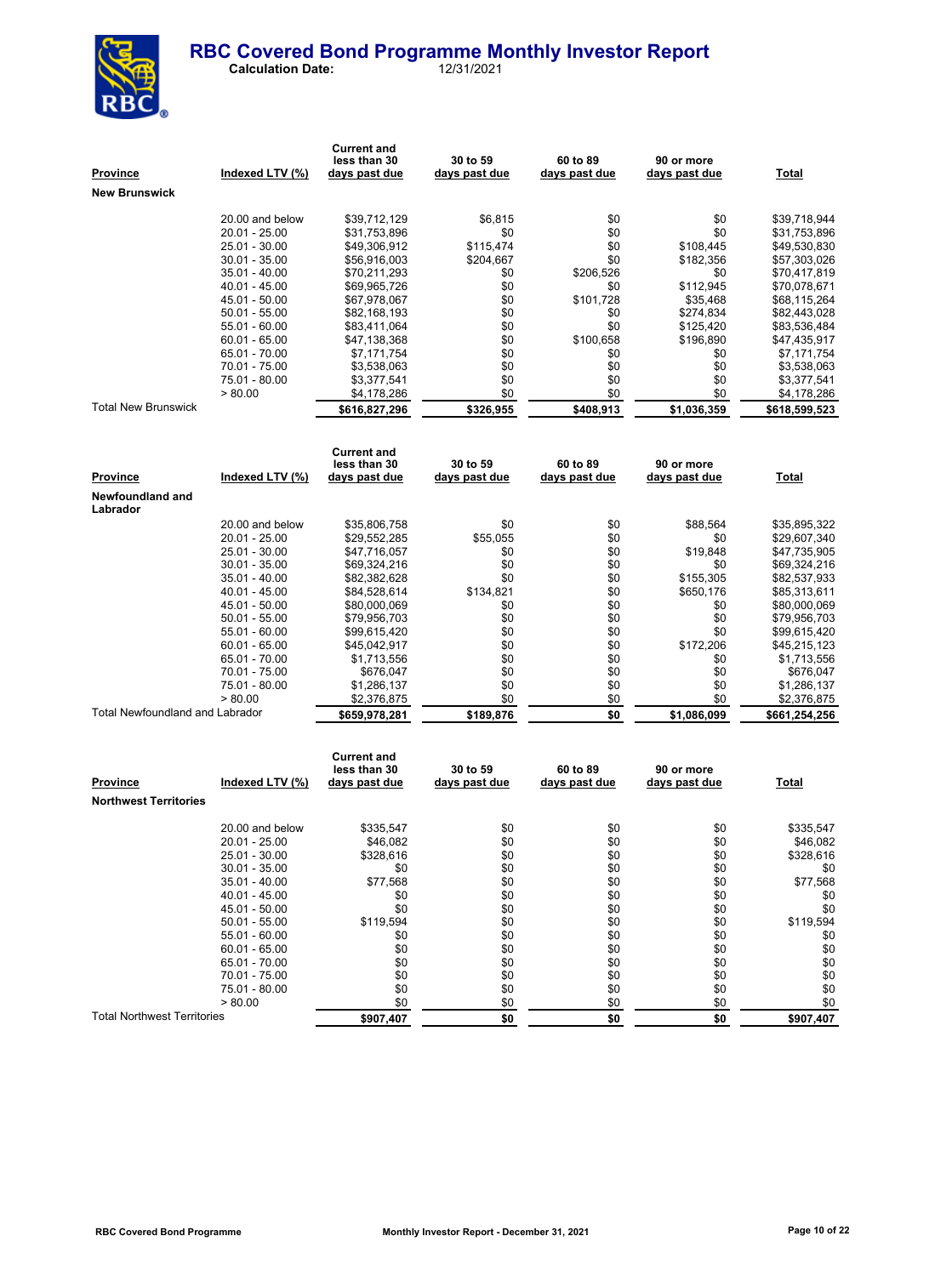#### **RBC Covered Bond Programme Monthly Investor Report Calculation Date:**



| Province             | Indexed LTV (%) | <b>Current and</b><br>less than 30<br>days past due | 30 to 59<br><u>days past due</u> | 60 to 89<br>days past due | 90 or more<br>days past due | <b>Total</b>    |
|----------------------|-----------------|-----------------------------------------------------|----------------------------------|---------------------------|-----------------------------|-----------------|
| Nova Scotia          |                 |                                                     |                                  |                           |                             |                 |
|                      |                 |                                                     |                                  |                           |                             |                 |
|                      | 20.00 and below | \$81,255,370                                        | \$21,596                         | \$0                       | \$0                         | \$81,276,966    |
|                      | 20.01 - 25.00   | \$59,225,687                                        | \$26,505                         | \$0                       | \$89,403                    | \$59,341,595    |
|                      | 25.01 - 30.00   | \$91,917,713                                        | \$0                              | \$0                       | \$72,189                    | \$91,989,902    |
|                      | 30.01 - 35.00   | \$127,600,805                                       | \$141,003                        | \$0                       | \$907,069                   | \$128,648,878   |
|                      | 35.01 - 40.00   | \$160,191,541                                       | \$0                              | \$86,194                  | \$279,058                   | \$160,556,793   |
|                      | 40.01 - 45.00   | \$200,054,767                                       | \$40,797                         | \$152,491                 | \$91,328                    | \$200,339,383   |
|                      | 45.01 - 50.00   | \$175,984,336                                       | \$217,728                        | \$0                       | \$16,399                    | \$176,218,464   |
|                      | 50.01 - 55.00   | \$107,403,788                                       | \$0                              | \$0                       | \$105,597                   | \$107,509,385   |
|                      | 55.01 - 60.00   | \$77,214,137                                        | \$0                              | \$0                       | \$132,097                   | \$77,346,234    |
|                      | $60.01 - 65.00$ | \$36,945,104                                        | \$0                              | \$0                       | \$0                         | \$36,945,104    |
|                      | 65.01 - 70.00   | \$7,537,667                                         | \$0                              | \$0                       | \$0                         | \$7,537,667     |
|                      | 70.01 - 75.00   | \$3,234,155                                         | \$0                              | \$0                       | \$0                         | \$3,234,155     |
|                      | 75.01 - 80.00   | \$2,819,057                                         | \$0                              | \$0                       | \$0                         | \$2,819,057     |
|                      | > 80.00         | \$3,059,926                                         | \$0                              | \$0                       | \$0                         | \$3,059,926     |
| Total Nova Scotia    |                 | \$1,134,444,054                                     | \$447,629                        | \$238,686                 | \$1,693,140                 | \$1,136,823,509 |
|                      |                 |                                                     |                                  |                           |                             |                 |
|                      |                 | <b>Current and</b>                                  |                                  |                           |                             |                 |
|                      |                 | less than 30                                        | 30 to 59                         | 60 to 89                  | 90 or more                  |                 |
| Province             | Indexed LTV (%) | <u>days past due</u>                                | <u>days past due</u>             | days past due             | days past due               | Total           |
| Nunavut              |                 |                                                     |                                  |                           |                             |                 |
|                      |                 |                                                     |                                  |                           |                             |                 |
|                      | 20.00 and below | \$0                                                 | \$0                              | \$0                       | \$0                         | \$0             |
|                      | 20.01 - 25.00   | \$35,094                                            | \$0                              | \$0                       | \$0                         | \$35,094        |
|                      | 25.01 - 30.00   | \$0                                                 | \$0                              | \$0                       | \$0                         | \$0             |
|                      | 30.01 - 35.00   | \$0                                                 | \$0                              | \$0                       | \$0                         | \$0             |
|                      | 35.01 - 40.00   | \$0                                                 | \$0                              | \$0                       | \$0                         | \$0             |
|                      | 40.01 - 45.00   | \$0                                                 | \$0                              | \$0                       | \$0                         | \$0             |
|                      | 45.01 - 50.00   | \$0                                                 | \$0                              | \$0                       | \$0                         | \$0             |
|                      | 50.01 - 55.00   | \$0                                                 | \$0                              | \$0                       | \$0                         | \$0             |
|                      | 55.01 - 60.00   | \$0                                                 | \$0                              | \$0                       | \$0                         | \$0             |
|                      | 60.01 - 65.00   | \$0                                                 | \$0                              | \$0                       | \$0                         | \$0             |
|                      | 65.01 - 70.00   | \$0                                                 | \$0                              | \$0                       | \$0                         | \$0             |
|                      | 70.01 - 75.00   | \$0                                                 | \$0                              | \$0                       | \$0                         | \$0             |
|                      | 75.01 - 80.00   | \$0                                                 | \$0                              | \$0                       | \$0                         | \$0             |
|                      | > 80.00         | \$0                                                 | \$0                              | \$0                       | \$0                         | \$0             |
| <b>Total Nunavut</b> |                 | \$35,094                                            | \$0                              | \$0                       | \$0                         | \$35,094        |
|                      |                 |                                                     |                                  |                           |                             |                 |
|                      |                 | <b>Current and</b>                                  |                                  |                           |                             |                 |
|                      |                 | less than 30                                        | 30 to 59                         | 60 to 89                  | 90 or more                  |                 |
| Province             | Indexed LTV (%) | days past due                                       | days past due                    | days past due             | days past due               | Total           |
|                      |                 |                                                     |                                  |                           |                             |                 |
| Ontario              |                 |                                                     |                                  |                           |                             |                 |
|                      | 20.00 and below | \$3,282,052,957                                     | \$1,217,494                      | \$47,978                  | \$606,789                   | \$3,283,925,218 |
|                      | 20.01 - 25.00   | \$2,459,424,843                                     | \$1,188,533                      | \$224,534                 | \$1,903,117                 | \$2,462,741,028 |
|                      | 25.01 - 30.00   | \$3,259,006,639                                     | \$1,174,084                      | \$1,157,462               | \$1,180,461                 | \$3,262,518,646 |
|                      | 30.01 - 35.00   | \$3,882,582,979                                     | \$2,736,632                      | \$536,523                 | \$1,446,117                 | \$3,887,302,251 |
|                      | 35.01 - 40.00   | \$4.132.938.007                                     | \$2.822.895                      | \$336.786                 | \$2.143.255                 | \$4.138.240.942 |

35.01 - 40.00 \$4,132,938,007 \$2,822,895 \$336,786 \$2,143,255 \$4,138,240,942<br>40.01 - 45.00 \$4,689,826,026 \$2,001,320 \$552,076 \$634,834 \$4,693,014,257 40.01 - 45.00 \$4,689,826,026 \$2,001,320 \$552,076 \$634,834 \$4,693,014,257<br>45.01 - 50.00 \$4,906,017,479 \$3,635,505 \$2,346,991 \$1,182,269 \$4,913,182,243 45.01 - 50.00 \$4,906,017,479 \$3,635,505 \$2,346,991 \$1,182,269 \$4,913,182,243

55.01 - 60.00 \$5,155,904,102 \$3,107,265 \$1,727,687 \$1,110,520 \$5,161,849,574 60.01 - 65.00 \$1,930,655,476 \$1,787,321 \$1,214,503 \$1,671,026 \$1,935,328,327

70.01 - 75.00 \$60,137,722 \$0 \$0 \$0 \$0 \$60,137,722<br>75.01 - 80.00 \$41,809,160 \$0 \$0 \$0 \$41,809,160  $75.01 - 80.00$  \$41,809,160 \$0 \$0 \$0 \$41,809,160<br>  $> 80.00$  \$9,700,148 \$0 \$0 \$0 \$0,700,148  $\frac{$9,700,148}{0}$   $\frac{$0,00,148}{0}$   $\frac{$0,00,148}{0}$   $\frac{$0,00,148}{0}$ 

 $$60,105,103$ <br>  $$60,137,722$ <br>  $$60,137,722$ <br>  $$60,137,722$ <br>  $$60,137,722$ 

50.01 - 55.00 \$4,583,911,943 \$1,834,420 \$1,750,838 \$1,602,468<br>55.01 - 50.00 \$5,155,904,102 \$3,107,265 \$1,727,687 \$1,110,520

Total Ontario **\$38,574,032,584 \$21,505,469 \$9,895,378 \$13,480,855 \$38,618,914,286**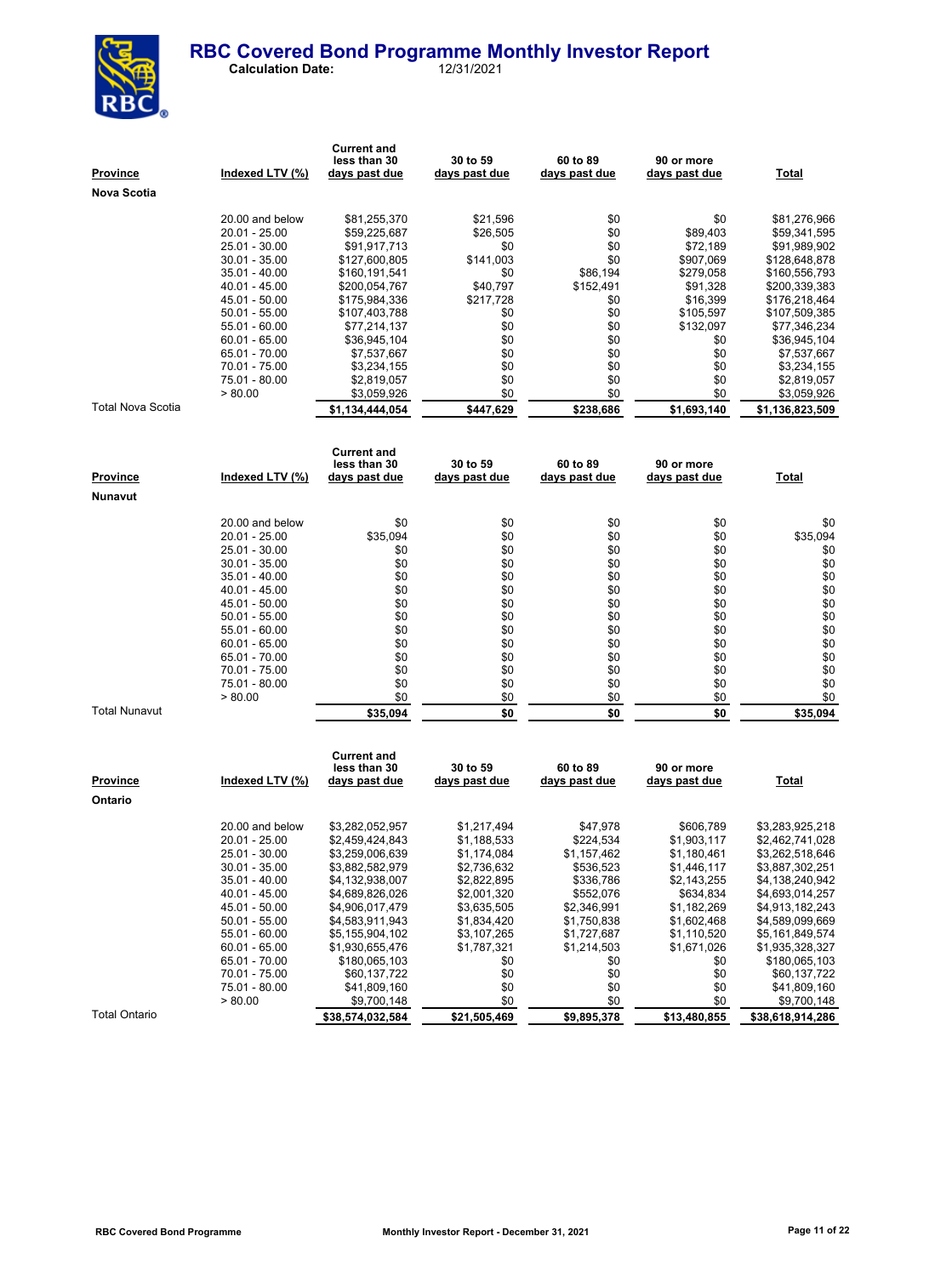

| <u>Province</u>                   | Indexed LTV (%)                  | <b>Current and</b><br>less than 30<br>days past due | 30 to 59<br>days past due | 60 to 89<br>days past due | 90 or more<br>days past due | <u>Total</u>                     |
|-----------------------------------|----------------------------------|-----------------------------------------------------|---------------------------|---------------------------|-----------------------------|----------------------------------|
| <b>Prince Edward Island</b>       |                                  |                                                     |                           |                           |                             |                                  |
|                                   |                                  |                                                     |                           |                           |                             |                                  |
|                                   | 20.00 and below                  | \$8,002,057                                         | \$0                       | \$0                       | \$0                         | \$8,002,057                      |
|                                   | 20.01 - 25.00                    | \$6,896,992                                         | \$0                       | \$0                       | \$0                         | \$6,896,992                      |
|                                   | 25.01 - 30.00                    | \$7,129,546                                         | \$0                       | \$0                       | \$0                         | \$7,129,546                      |
|                                   | $30.01 - 35.00$                  | \$13,948,776                                        | \$83,011                  | \$0                       | \$0                         | \$14.031.787                     |
|                                   | $35.01 - 40.00$<br>40.01 - 45.00 | \$14,067,267<br>\$19,148,329                        | \$0<br>\$0                | \$0<br>\$0                | \$0<br>\$0                  | \$14,067,267<br>\$19,148,329     |
|                                   | 45.01 - 50.00                    | \$19,481,488                                        | \$0                       | \$0                       | \$0                         | \$19,481,488                     |
|                                   | $50.01 - 55.00$                  | \$16,524,814                                        | \$0                       | \$0                       | \$0                         | \$16,524,814                     |
|                                   | 55.01 - 60.00                    | \$18,068,221                                        | \$0                       | \$0                       | \$0                         | \$18,068,221                     |
|                                   | 60.01 - 65.00                    | \$14,410,267                                        | \$0                       | \$0                       | \$0                         | \$14,410,267                     |
|                                   | 65.01 - 70.00                    | \$1,879,159                                         | \$0                       | \$0                       | \$0                         | \$1,879,159                      |
|                                   | 70.01 - 75.00                    | \$659,315                                           | \$0                       | \$0                       | \$0                         | \$659,315                        |
|                                   | 75.01 - 80.00<br>> 80.00         | \$520,604                                           | \$0<br>\$0                | \$0                       | \$0                         | \$520,604                        |
| <b>Total Prince Edward Island</b> |                                  | \$1,246,461                                         |                           | \$0                       | \$0                         | \$1,246,461                      |
|                                   |                                  | \$141,983,296                                       | \$83,011                  | \$0                       | \$0                         | \$142,066,307                    |
|                                   |                                  |                                                     |                           |                           |                             |                                  |
|                                   |                                  | <b>Current and</b><br>less than 30                  | 30 to 59                  | 60 to 89                  | 90 or more                  |                                  |
| <u>Province</u>                   | Indexed LTV (%)                  | days past due                                       | <u>days past due</u>      | days past due             | days past due               | <b>Total</b>                     |
| Quebec                            |                                  |                                                     |                           |                           |                             |                                  |
|                                   |                                  |                                                     |                           |                           |                             |                                  |
|                                   | 20.00 and below                  | \$476,932,910                                       | \$229,313                 | \$0                       | \$83,436                    | \$477,245,659                    |
|                                   | 20.01 - 25.00                    | \$341,199,064                                       | \$214,696                 | \$253,505                 | \$126,348                   | \$341,793,613                    |
|                                   | 25.01 - 30.00                    | \$491,980,054                                       | \$107,606                 | \$11,482                  | \$199,780                   | \$492,298,923                    |
|                                   | $30.01 - 35.00$                  | \$681,719,885                                       | \$99,309                  | \$0                       | \$56,106                    | \$681,875,300                    |
|                                   | $35.01 - 40.00$<br>40.01 - 45.00 | \$933,071,701<br>\$1,149,529,291                    | \$342,271<br>\$0          | \$0<br>\$431,805          | \$831,746<br>\$1,440,829    | \$934,245,718<br>\$1,151,401,924 |
|                                   | 45.01 - 50.00                    | \$1,277,821,843                                     | \$735,288                 | \$1,217,585               | \$263,392                   | \$1,280,038,108                  |
|                                   | $50.01 - 55.00$                  | \$963,876,710                                       | \$185,474                 | \$213,902                 | \$555,697                   | \$964,831,783                    |
|                                   | 55.01 - 60.00                    | \$658,548,965                                       | \$0                       | \$467,765                 | \$325,651                   | \$659,342,381                    |
|                                   | $60.01 - 65.00$                  | \$249,162,309                                       | \$0                       | \$0                       | \$517,546                   | \$249,679,855                    |
|                                   | 65.01 - 70.00                    | \$69,648,779                                        | \$105,236                 | \$72,091                  | \$475,242                   | \$70,301,349                     |
|                                   | 70.01 - 75.00                    | \$1,272,492                                         | \$0                       | \$0                       | \$0                         | \$1,272,492                      |
|                                   | 75.01 - 80.00<br>> 80.00         | \$127,425<br>\$5,122,292                            | \$0<br>\$0                | \$0<br>\$0                | \$0<br>\$0                  | \$127,425<br>\$5,122,292         |
| Total Quebec                      |                                  | \$7,300,013,719                                     | \$2,019,193               | \$2,668,135               | \$4,875,774                 | \$7,309,576,821                  |
|                                   |                                  |                                                     |                           |                           |                             |                                  |
|                                   |                                  | <b>Current and</b>                                  |                           |                           |                             |                                  |
| Province                          | Indexed LTV (%)                  | less than 30<br>days past due                       | 30 to 59<br>days past due | 60 to 89<br>days past due | 90 or more<br>days past due | Total                            |
| Saskatchewan                      |                                  |                                                     |                           |                           |                             |                                  |
|                                   |                                  |                                                     |                           |                           |                             |                                  |
|                                   | 20.00 and below                  | \$109,812,955                                       | \$40,314                  | \$0                       | \$9,480                     | \$109,862,749                    |
|                                   | 20.01 - 25.00                    | \$91,067,956                                        | \$91,817                  | \$0                       | \$265,014                   | \$91,424,787                     |
|                                   | 25.01 - 30.00<br>$30.01 - 35.00$ | \$130,781,675<br>\$191,752,159                      | \$0<br>\$343,667          | \$0<br>\$195,259          | \$581,119<br>\$577,384      | \$131,362,794<br>\$192,868,469   |
|                                   | $35.01 - 40.00$                  | \$228,646,723                                       | \$0                       | \$0                       | \$844,147                   | \$229,490,870                    |
|                                   | 40.01 - 45.00                    | \$210,877,563                                       | \$0                       | \$0                       | \$398,932                   | \$211,276,495                    |
|                                   | 45.01 - 50.00                    | \$175,611,978                                       | \$108,013                 | \$0                       | \$708,654                   | \$176,428,645                    |
|                                   | $50.01 - 55.00$                  | \$156,755,946                                       | \$0                       | \$0                       | \$0                         | \$156,755,946                    |
|                                   | $55.01 - 60.00$                  | \$183,802,753                                       | \$0                       | \$202,208                 | \$0                         | \$184,004,961                    |
|                                   | $60.01 - 65.00$                  | \$90,916,958                                        | \$0                       | \$0                       | \$234,654                   | \$91,151,612                     |
|                                   | 65.01 - 70.00<br>70.01 - 75.00   | \$3,216,119<br>\$1,052,853                          | \$0<br>\$0                | \$0<br>\$0                | \$0<br>\$0                  | \$3,216,119<br>\$1,052,853       |
|                                   | 75.01 - 80.00                    | \$2,578,103                                         | \$0                       | \$0                       | \$0                         | \$2,578,103                      |
|                                   | > 80.00                          | \$3,880,613                                         | \$0                       | \$0                       | \$0                         | \$3,880,613                      |
| Total Saskatchewan                |                                  | \$1,580,754,353                                     | \$583,811                 | \$397,467                 | \$3,619,384                 | \$1,585,355,014                  |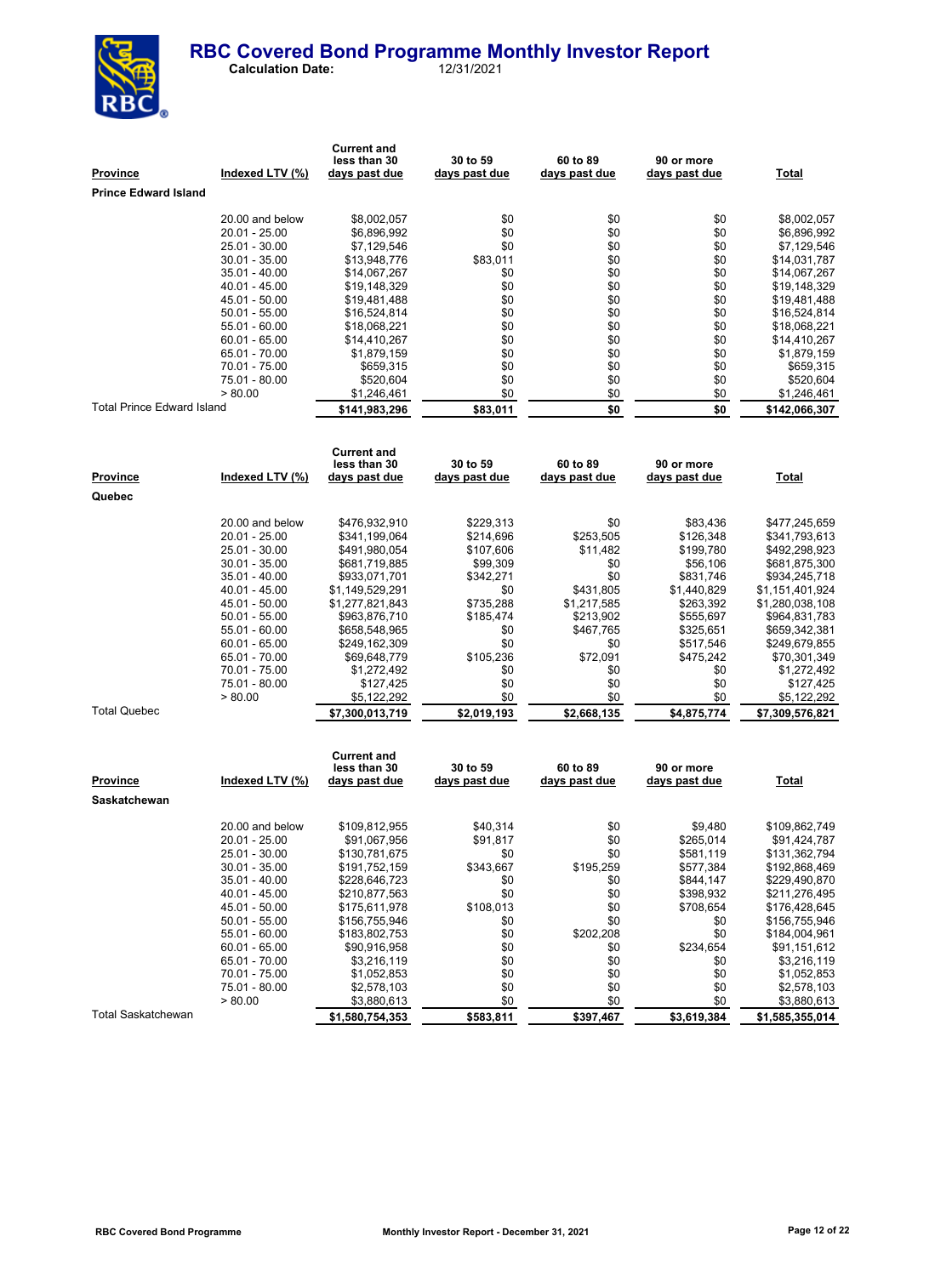

 **Calculation Date:** 12/31/2021

| Province           | Indexed LTV (%) | <b>Current and</b><br>less than 30<br>days past due | 30 to 59<br>days past due | 60 to 89<br>days past due | 90 or more<br>days past due | Total            |
|--------------------|-----------------|-----------------------------------------------------|---------------------------|---------------------------|-----------------------------|------------------|
| Yukon              |                 |                                                     |                           |                           |                             |                  |
|                    | 20.00 and below | \$1,853,523                                         | \$0                       | \$0                       | \$0                         | \$1,853,523      |
|                    | $20.01 - 25.00$ | \$1,111,352                                         | \$0                       | \$0                       | \$0                         | \$1,111,352      |
|                    | 25.01 - 30.00   | \$2,599,341                                         | \$0                       | \$0                       | \$0                         | \$2,599,341      |
|                    | $30.01 - 35.00$ | \$1,637,347                                         | \$0                       | \$0                       | \$0                         | \$1,637,347      |
|                    | $35.01 - 40.00$ | \$1,679,027                                         | \$0                       | \$0                       | \$0                         | \$1,679,027      |
|                    | 40.01 - 45.00   | \$662,792                                           | \$0                       | \$0                       | \$0                         | \$662,792        |
|                    | 45.01 - 50.00   | \$212,451                                           | \$0                       | \$0                       | \$0                         | \$212,451        |
|                    | $50.01 - 55.00$ | \$0                                                 | \$0                       | \$0                       | \$0                         | \$0              |
|                    | $55.01 - 60.00$ | \$59,718                                            | \$0                       | \$0                       | \$0                         | \$59,718         |
|                    | $60.01 - 65.00$ | \$0                                                 | \$0                       | \$0                       | \$0                         | \$0              |
|                    | 65.01 - 70.00   | \$0                                                 | \$0                       | \$0                       | \$0                         | \$0              |
|                    | 70.01 - 75.00   | \$0                                                 | \$0                       | \$0                       | \$0                         | \$0              |
|                    | 75.01 - 80.00   | \$0                                                 | \$0                       | \$0                       | \$0                         | \$0              |
|                    | > 80.00         | \$0                                                 | \$0                       | \$0                       | \$0                         | \$0              |
| <b>Total Yukon</b> |                 | \$9,815,551                                         | \$0                       | \$0                       | \$0                         | \$9,815,551      |
| <b>Grand Total</b> |                 | \$76,613,016,475                                    | \$40,228,823              | \$20,845,570              | \$61,198,642                | \$76,735,289,510 |
|                    |                 |                                                     |                           |                           |                             |                  |

## **Provincial Distribution by Indexed LTV - Drawn and Aging Summary (%)**

| <b>Province</b> | Indexed LTV (%) | <b>Current and</b><br>less than 30<br>days past due | 30 to 59<br>days past due | 60 to 89<br>days past due | 90 or more<br>days past due | Total |
|-----------------|-----------------|-----------------------------------------------------|---------------------------|---------------------------|-----------------------------|-------|
| Alberta         |                 |                                                     |                           |                           |                             |       |
|                 | 20.00 and below | 0.41                                                | 0.00                      | 0.00                      | 0.00                        | 0.41  |
|                 | $20.01 - 25.00$ | 0.31                                                | 0.00                      | 0.00                      | 0.00                        | 0.31  |
|                 | 25.01 - 30.00   | 0.43                                                | 0.00                      | 0.00                      | 0.00                        | 0.43  |
|                 | $30.01 - 35.00$ | 0.57                                                | 0.00                      | 0.00                      | 0.00                        | 0.57  |
|                 | $35.01 - 40.00$ | 0.66                                                | 0.00                      | 0.00                      | 0.00                        | 0.66  |
|                 | 40.01 - 45.00   | 0.72                                                | 0.00                      | 0.00                      | 0.00                        | 0.73  |
|                 | 45.01 - 50.00   | 0.82                                                | 0.00                      | 0.00                      | 0.00                        | 0.83  |
|                 | $50.01 - 55.00$ | 0.99                                                | 0.00                      | 0.00                      | 0.00                        | 0.99  |
|                 | 55.01 - 60.00   | 1.22                                                | 0.00                      | 0.00                      | 0.00                        | 1.22  |
|                 | $60.01 - 65.00$ | 1.26                                                | 0.00                      | 0.00                      | 0.00                        | 1.27  |
|                 | 65.01 - 70.00   | 1.53                                                | 0.00                      | 0.00                      | 0.00                        | 1.53  |
|                 | 70.01 - 75.00   | 1.18                                                | 0.00                      | 0.00                      | 0.00                        | 1.19  |
|                 | 75.01 - 80.00   | 0.39                                                | 0.00                      | 0.00                      | 0.00                        | 0.39  |
|                 | > 80.00         | 0.02                                                | 0.00                      | 0.00                      | 0.00                        | 0.02  |
| Total Alberta   |                 | 10.50                                               | 0.01                      | 0.00                      | 0.03                        | 10.54 |

| <b>Province</b>               | Indexed LTV (%) | <b>Current and</b><br>less than 30<br>days past due | 30 to 59<br>days past due | 60 to 89<br>days past due | 90 or more<br>days past due | <u>Total</u> |
|-------------------------------|-----------------|-----------------------------------------------------|---------------------------|---------------------------|-----------------------------|--------------|
| <b>British Columbia</b>       |                 |                                                     |                           |                           |                             |              |
|                               | 20.00 and below | 2.30                                                | 0.00                      | 0.00                      | 0.00                        | 2.30         |
|                               | $20.01 - 25.00$ | 1.59                                                | 0.00                      | 0.00                      | 0.00                        | 1.59         |
|                               | 25.01 - 30.00   | 2.12                                                | 0.00                      | 0.00                      | 0.00                        | 2.12         |
|                               | $30.01 - 35.00$ | 2.37                                                | 0.00                      | 0.00                      | 0.00                        | 2.37         |
|                               | $35.01 - 40.00$ | 2.18                                                | 0.00                      | 0.00                      | 0.00                        | 2.19         |
|                               | $40.01 - 45.00$ | 2.21                                                | 0.00                      | 0.00                      | 0.00                        | 2.21         |
|                               | 45.01 - 50.00   | 2.13                                                | 0.00                      | 0.00                      | 0.00                        | 2.13         |
|                               | $50.01 - 55.00$ | 2.43                                                | 0.00                      | 0.00                      | 0.00                        | 2.44         |
|                               | $55.01 - 60.00$ | 2.03                                                | 0.00                      | 0.00                      | 0.00                        | 2.03         |
|                               | $60.01 - 65.00$ | 1.91                                                | 0.00                      | 0.00                      | 0.00                        | 1.92         |
|                               | 65.01 - 70.00   | 0.46                                                | 0.00                      | 0.00                      | 0.00                        | 0.46         |
|                               | 70.01 - 75.00   | 0.06                                                | 0.00                      | 0.00                      | 0.00                        | 0.06         |
|                               | 75.01 - 80.00   | 0.02                                                | 0.00                      | 0.00                      | 0.00                        | 0.02         |
|                               | > 80.00         | 0.01                                                | 0.00                      | 0.00                      | 0.00                        | 0.01         |
| <b>Total British Columbia</b> |                 | 21.81                                               | 0.01                      | 0.00                      | 0.01                        | 21.84        |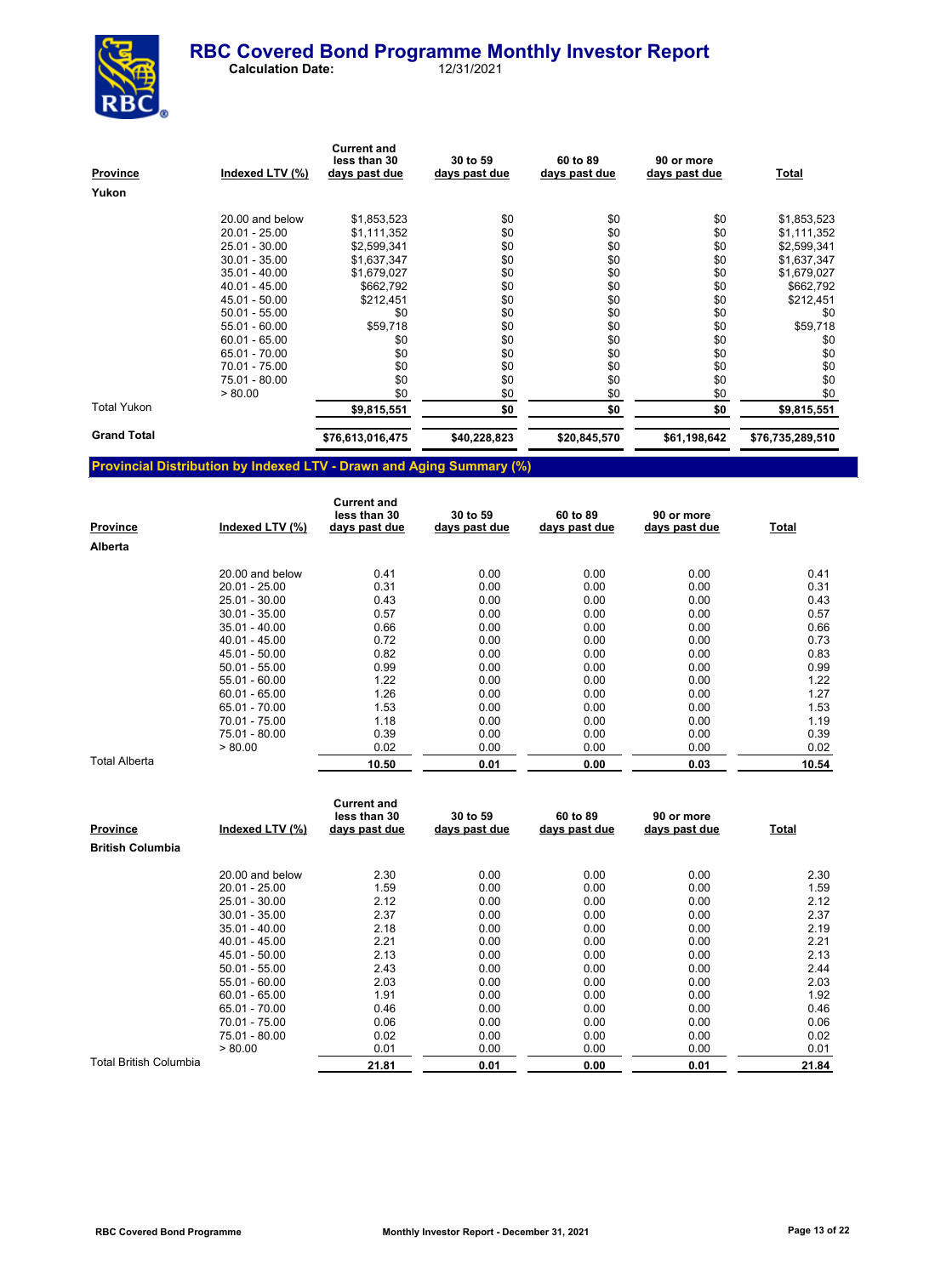

| <b>Province</b> | Indexed LTV (%) | <b>Current and</b><br>less than 30<br>days past due | 30 to 59<br>days past due | 60 to 89<br>days past due | 90 or more<br>days past due | Total |
|-----------------|-----------------|-----------------------------------------------------|---------------------------|---------------------------|-----------------------------|-------|
| Manitoba        |                 |                                                     |                           |                           |                             |       |
|                 | 20.00 and below | 0.10                                                | 0.00                      | 0.00                      | 0.00                        | 0.10  |
|                 | $20.01 - 25.00$ | 0.08                                                | 0.00                      | 0.00                      | 0.00                        | 0.08  |
|                 | 25.01 - 30.00   | 0.11                                                | 0.00                      | 0.00                      | 0.00                        | 0.11  |
|                 | $30.01 - 35.00$ | 0.14                                                | 0.00                      | 0.00                      | 0.00                        | 0.14  |
|                 | $35.01 - 40.00$ | 0.19                                                | 0.00                      | 0.00                      | 0.00                        | 0.19  |
|                 | $40.01 - 45.00$ | 0.22                                                | 0.00                      | 0.00                      | 0.00                        | 0.22  |
|                 | 45.01 - 50.00   | 0.27                                                | 0.00                      | 0.00                      | 0.00                        | 0.27  |
|                 | $50.01 - 55.00$ | 0.31                                                | 0.00                      | 0.00                      | 0.00                        | 0.31  |
|                 | $55.01 - 60.00$ | 0.40                                                | 0.00                      | 0.00                      | 0.00                        | 0.40  |
|                 | $60.01 - 65.00$ | 0.37                                                | 0.00                      | 0.00                      | 0.00                        | 0.38  |
|                 | 65.01 - 70.00   | 0.12                                                | 0.00                      | 0.00                      | 0.00                        | 0.12  |
|                 | 70.01 - 75.00   | 0.01                                                | 0.00                      | 0.00                      | 0.00                        | 0.01  |
|                 | 75.01 - 80.00   | 0.01                                                | 0.00                      | 0.00                      | 0.00                        | 0.01  |
|                 | > 80.00         | 0.00                                                | 0.00                      | 0.00                      | 0.00                        | 0.00  |
| Total Manitoba  |                 | 2.35                                                | 0.00                      | 0.00                      | 0.00                        | 2.36  |

| Province                   | Indexed LTV (%) | <b>Current and</b><br>less than 30<br>days past due | 30 to 59<br>days past due | 60 to 89<br>days past due | 90 or more<br>days past due | Total |
|----------------------------|-----------------|-----------------------------------------------------|---------------------------|---------------------------|-----------------------------|-------|
| <b>New Brunswick</b>       |                 |                                                     |                           |                           |                             |       |
|                            | 20.00 and below | 0.05                                                | 0.00                      | 0.00                      | 0.00                        | 0.05  |
|                            | $20.01 - 25.00$ | 0.04                                                | 0.00                      | 0.00                      | 0.00                        | 0.04  |
|                            | 25.01 - 30.00   | 0.06                                                | 0.00                      | 0.00                      | 0.00                        | 0.06  |
|                            | $30.01 - 35.00$ | 0.07                                                | 0.00                      | 0.00                      | 0.00                        | 0.07  |
|                            | $35.01 - 40.00$ | 0.09                                                | 0.00                      | 0.00                      | 0.00                        | 0.09  |
|                            | 40.01 - 45.00   | 0.09                                                | 0.00                      | 0.00                      | 0.00                        | 0.09  |
|                            | $45.01 - 50.00$ | 0.09                                                | 0.00                      | 0.00                      | 0.00                        | 0.09  |
|                            | $50.01 - 55.00$ | 0.11                                                | 0.00                      | 0.00                      | 0.00                        | 0.11  |
|                            | $55.01 - 60.00$ | 0.11                                                | 0.00                      | 0.00                      | 0.00                        | 0.11  |
|                            | $60.01 - 65.00$ | 0.06                                                | 0.00                      | 0.00                      | 0.00                        | 0.06  |
|                            | 65.01 - 70.00   | 0.01                                                | 0.00                      | 0.00                      | 0.00                        | 0.01  |
|                            | 70.01 - 75.00   | 0.00                                                | 0.00                      | 0.00                      | 0.00                        | 0.00  |
|                            | 75.01 - 80.00   | 0.00                                                | 0.00                      | 0.00                      | 0.00                        | 0.00  |
|                            | > 80.00         | 0.01                                                | 0.00                      | 0.00                      | 0.00                        | 0.01  |
| <b>Total New Brunswick</b> |                 | 0.80                                                | 0.00                      | 0.00                      | 0.00                        | 0.81  |

| Province                               | Indexed LTV (%) | <b>Current and</b><br>less than 30<br>days past due | 30 to 59<br>days past due | 60 to 89<br>days past due | 90 or more<br>days past due | Total |
|----------------------------------------|-----------------|-----------------------------------------------------|---------------------------|---------------------------|-----------------------------|-------|
| Newfoundland and<br>Labrador           |                 |                                                     |                           |                           |                             |       |
|                                        | 20.00 and below | 0.05                                                | 0.00                      | 0.00                      | 0.00                        | 0.05  |
|                                        | $20.01 - 25.00$ | 0.04                                                | 0.00                      | 0.00                      | 0.00                        | 0.04  |
|                                        | $25.01 - 30.00$ | 0.06                                                | 0.00                      | 0.00                      | 0.00                        | 0.06  |
|                                        | $30.01 - 35.00$ | 0.09                                                | 0.00                      | 0.00                      | 0.00                        | 0.09  |
|                                        | $35.01 - 40.00$ | 0.11                                                | 0.00                      | 0.00                      | 0.00                        | 0.11  |
|                                        | 40.01 - 45.00   | 0.11                                                | 0.00                      | 0.00                      | 0.00                        | 0.11  |
|                                        | $45.01 - 50.00$ | 0.10                                                | 0.00                      | 0.00                      | 0.00                        | 0.10  |
|                                        | $50.01 - 55.00$ | 0.10                                                | 0.00                      | 0.00                      | 0.00                        | 0.10  |
|                                        | $55.01 - 60.00$ | 0.13                                                | 0.00                      | 0.00                      | 0.00                        | 0.13  |
|                                        | $60.01 - 65.00$ | 0.06                                                | 0.00                      | 0.00                      | 0.00                        | 0.06  |
|                                        | 65.01 - 70.00   | 0.00                                                | 0.00                      | 0.00                      | 0.00                        | 0.00  |
|                                        | 70.01 - 75.00   | 0.00                                                | 0.00                      | 0.00                      | 0.00                        | 0.00  |
|                                        | 75.01 - 80.00   | 0.00                                                | 0.00                      | 0.00                      | 0.00                        | 0.00  |
|                                        | > 80.00         | 0.00                                                | 0.00                      | 0.00                      | 0.00                        | 0.00  |
| <b>Total Newfoundland and Labrador</b> |                 | 0.86                                                | 0.00                      | 0.00                      | 0.00                        | 0.86  |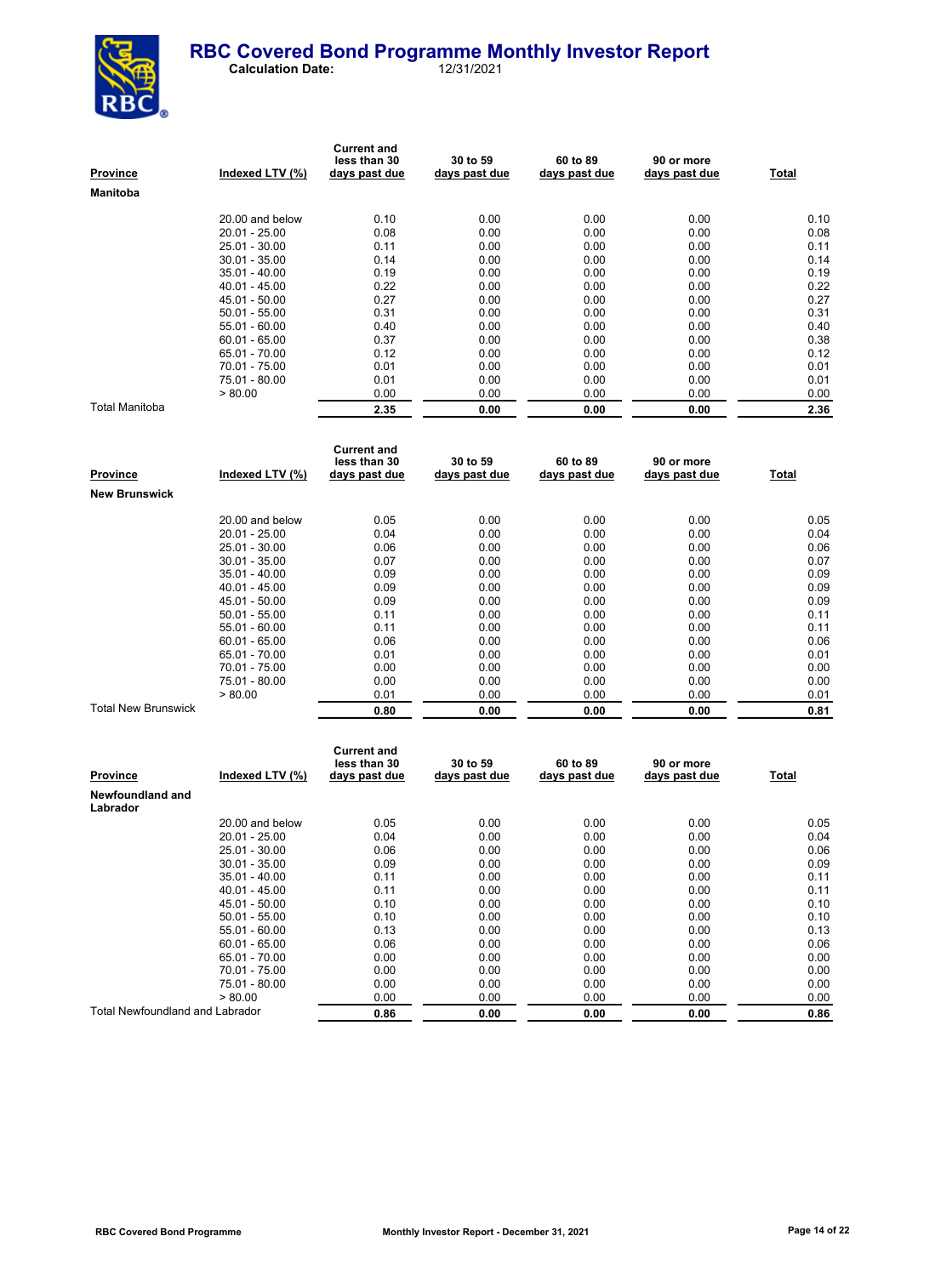

| <b>Province</b>                    | Indexed LTV (%) | <b>Current and</b><br>less than 30<br>days past due | 30 to 59<br>days past due | 60 to 89<br>days past due | 90 or more<br>days past due | Total |
|------------------------------------|-----------------|-----------------------------------------------------|---------------------------|---------------------------|-----------------------------|-------|
| <b>Northwest Territories</b>       |                 |                                                     |                           |                           |                             |       |
|                                    | 20.00 and below | 0.00                                                | 0.00                      | 0.00                      | 0.00                        | 0.00  |
|                                    | 20.01 - 25.00   | 0.00                                                | 0.00                      | 0.00                      | 0.00                        | 0.00  |
|                                    | 25.01 - 30.00   | 0.00                                                | 0.00                      | 0.00                      | 0.00                        | 0.00  |
|                                    | $30.01 - 35.00$ | 0.00                                                | 0.00                      | 0.00                      | 0.00                        | 0.00  |
|                                    | $35.01 - 40.00$ | 0.00                                                | 0.00                      | 0.00                      | 0.00                        | 0.00  |
|                                    | $40.01 - 45.00$ | 0.00                                                | 0.00                      | 0.00                      | 0.00                        | 0.00  |
|                                    | 45.01 - 50.00   | 0.00                                                | 0.00                      | 0.00                      | 0.00                        | 0.00  |
|                                    | $50.01 - 55.00$ | 0.00                                                | 0.00                      | 0.00                      | 0.00                        | 0.00  |
|                                    | 55.01 - 60.00   | 0.00                                                | 0.00                      | 0.00                      | 0.00                        | 0.00  |
|                                    | $60.01 - 65.00$ | 0.00                                                | 0.00                      | 0.00                      | 0.00                        | 0.00  |
|                                    | 65.01 - 70.00   | 0.00                                                | 0.00                      | 0.00                      | 0.00                        | 0.00  |
|                                    | 70.01 - 75.00   | 0.00                                                | 0.00                      | 0.00                      | 0.00                        | 0.00  |
|                                    | 75.01 - 80.00   | 0.00                                                | 0.00                      | 0.00                      | 0.00                        | 0.00  |
|                                    | > 80.00         | 0.00                                                | 0.00                      | 0.00                      | 0.00                        | 0.00  |
| <b>Total Northwest Territories</b> |                 | 0.00                                                | 0.00                      | 0.00                      | 0.00                        | 0.00  |

| Province          | Indexed LTV (%) | <b>Current and</b><br>less than 30<br>days past due | 30 to 59<br>days past due | 60 to 89<br>days past due | 90 or more<br>days past due | Total |
|-------------------|-----------------|-----------------------------------------------------|---------------------------|---------------------------|-----------------------------|-------|
| Nova Scotia       |                 |                                                     |                           |                           |                             |       |
|                   | 20.00 and below | 0.11                                                | 0.00                      | 0.00                      | 0.00                        | 0.11  |
|                   | 20.01 - 25.00   | 0.08                                                | 0.00                      | 0.00                      | 0.00                        | 0.08  |
|                   | 25.01 - 30.00   | 0.12                                                | 0.00                      | 0.00                      | 0.00                        | 0.12  |
|                   | $30.01 - 35.00$ | 0.17                                                | 0.00                      | 0.00                      | 0.00                        | 0.17  |
|                   | $35.01 - 40.00$ | 0.21                                                | 0.00                      | 0.00                      | 0.00                        | 0.21  |
|                   | $40.01 - 45.00$ | 0.26                                                | 0.00                      | 0.00                      | 0.00                        | 0.26  |
|                   | 45.01 - 50.00   | 0.23                                                | 0.00                      | 0.00                      | 0.00                        | 0.23  |
|                   | $50.01 - 55.00$ | 0.14                                                | 0.00                      | 0.00                      | 0.00                        | 0.14  |
|                   | 55.01 - 60.00   | 0.10                                                | 0.00                      | 0.00                      | 0.00                        | 0.10  |
|                   | $60.01 - 65.00$ | 0.05                                                | 0.00                      | 0.00                      | 0.00                        | 0.05  |
|                   | 65.01 - 70.00   | 0.01                                                | 0.00                      | 0.00                      | 0.00                        | 0.01  |
|                   | 70.01 - 75.00   | 0.00                                                | 0.00                      | 0.00                      | 0.00                        | 0.00  |
|                   | 75.01 - 80.00   | 0.00                                                | 0.00                      | 0.00                      | 0.00                        | 0.00  |
|                   | > 80.00         | 0.00                                                | 0.00                      | 0.00                      | 0.00                        | 0.00  |
| Total Nova Scotia |                 | 1.48                                                | 0.00                      | 0.00                      | 0.00                        | 1.48  |

| <b>Province</b> | Indexed LTV (%) | <b>Current and</b><br>less than 30<br>days past due | 30 to 59<br>days past due | 60 to 89<br>days past due | 90 or more<br>days past due | Total |
|-----------------|-----------------|-----------------------------------------------------|---------------------------|---------------------------|-----------------------------|-------|
| <b>Nunavut</b>  |                 |                                                     |                           |                           |                             |       |
|                 | 20.00 and below | 0.00                                                | 0.00                      | 0.00                      | 0.00                        | 0.00  |
|                 | $20.01 - 25.00$ | 0.00                                                | 0.00                      | 0.00                      | 0.00                        | 0.00  |
|                 | 25.01 - 30.00   | 0.00                                                | 0.00                      | 0.00                      | 0.00                        | 0.00  |
|                 | $30.01 - 35.00$ | 0.00                                                | 0.00                      | 0.00                      | 0.00                        | 0.00  |
|                 | $35.01 - 40.00$ | 0.00                                                | 0.00                      | 0.00                      | 0.00                        | 0.00  |
|                 | $40.01 - 45.00$ | 0.00                                                | 0.00                      | 0.00                      | 0.00                        | 0.00  |
|                 | 45.01 - 50.00   | 0.00                                                | 0.00                      | 0.00                      | 0.00                        | 0.00  |
|                 | $50.01 - 55.00$ | 0.00                                                | 0.00                      | 0.00                      | 0.00                        | 0.00  |
|                 | $55.01 - 60.00$ | 0.00                                                | 0.00                      | 0.00                      | 0.00                        | 0.00  |
|                 | $60.01 - 65.00$ | 0.00                                                | 0.00                      | 0.00                      | 0.00                        | 0.00  |
|                 | 65.01 - 70.00   | 0.00                                                | 0.00                      | 0.00                      | 0.00                        | 0.00  |
|                 | 70.01 - 75.00   | 0.00                                                | 0.00                      | 0.00                      | 0.00                        | 0.00  |
|                 | 75.01 - 80.00   | 0.00                                                | 0.00                      | 0.00                      | 0.00                        | 0.00  |
|                 | > 80.00         | 0.00                                                | 0.00                      | 0.00                      | 0.00                        | 0.00  |
| Total Nunavut   |                 | 0.00                                                | 0.00                      | 0.00                      | 0.00                        | 0.00  |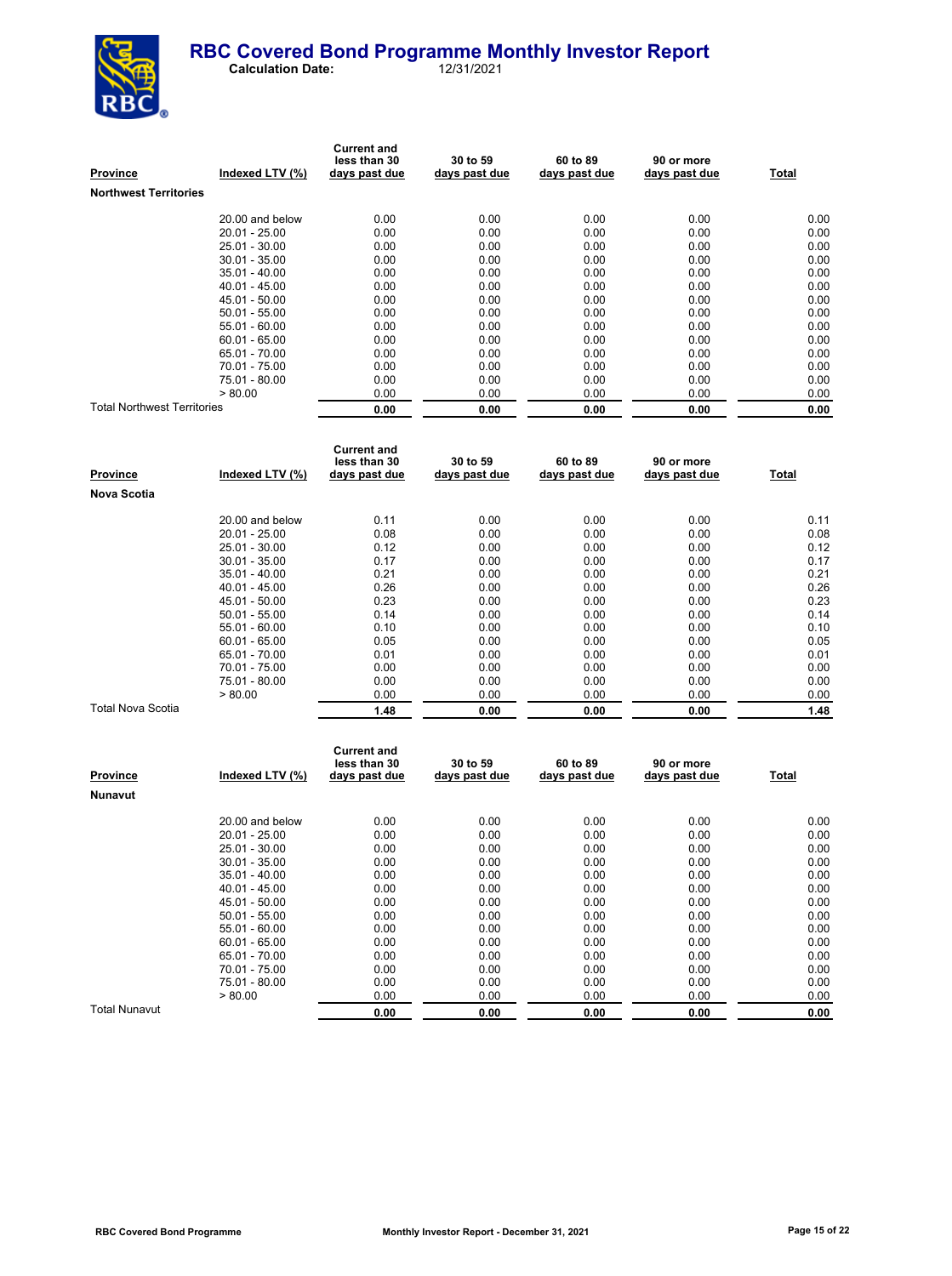

| <b>Province</b> | Indexed LTV (%) | <b>Current and</b><br>less than 30<br>days past due | 30 to 59<br>days past due | 60 to 89<br>days past due | 90 or more<br>days past due | Total |
|-----------------|-----------------|-----------------------------------------------------|---------------------------|---------------------------|-----------------------------|-------|
| Ontario         |                 |                                                     |                           |                           |                             |       |
|                 | 20.00 and below | 4.28                                                | 0.00                      | 0.00                      | 0.00                        | 4.28  |
|                 | $20.01 - 25.00$ | 3.21                                                | 0.00                      | 0.00                      | 0.00                        | 3.21  |
|                 | 25.01 - 30.00   | 4.25                                                | 0.00                      | 0.00                      | 0.00                        | 4.25  |
|                 | $30.01 - 35.00$ | 5.06                                                | 0.00                      | 0.00                      | 0.00                        | 5.07  |
|                 | $35.01 - 40.00$ | 5.39                                                | 0.00                      | 0.00                      | 0.00                        | 5.39  |
|                 | $40.01 - 45.00$ | 6.11                                                | 0.00                      | 0.00                      | 0.00                        | 6.12  |
|                 | 45.01 - 50.00   | 6.39                                                | 0.00                      | 0.00                      | 0.00                        | 6.40  |
|                 | $50.01 - 55.00$ | 5.97                                                | 0.00                      | 0.00                      | 0.00                        | 5.98  |
|                 | 55.01 - 60.00   | 6.72                                                | 0.00                      | 0.00                      | 0.00                        | 6.73  |
|                 | $60.01 - 65.00$ | 2.52                                                | 0.00                      | 0.00                      | 0.00                        | 2.52  |
|                 | 65.01 - 70.00   | 0.23                                                | 0.00                      | 0.00                      | 0.00                        | 0.23  |
|                 | 70.01 - 75.00   | 0.08                                                | 0.00                      | 0.00                      | 0.00                        | 0.08  |
|                 | 75.01 - 80.00   | 0.05                                                | 0.00                      | 0.00                      | 0.00                        | 0.05  |
|                 | > 80.00         | 0.01                                                | 0.00                      | 0.00                      | 0.00                        | 0.01  |
| Total Ontario   |                 | 50.27                                               | 0.03                      | 0.01                      | 0.02                        | 50.33 |

| <b>Province</b>                   | Indexed LTV (%) | <b>Current and</b><br>less than 30<br>days past due | 30 to 59<br>days past due | 60 to 89<br>days past due | 90 or more<br>days past due | Total |
|-----------------------------------|-----------------|-----------------------------------------------------|---------------------------|---------------------------|-----------------------------|-------|
| <b>Prince Edward Island</b>       |                 |                                                     |                           |                           |                             |       |
|                                   | 20.00 and below | 0.01                                                | 0.00                      | 0.00                      | 0.00                        | 0.01  |
|                                   | $20.01 - 25.00$ | 0.01                                                | 0.00                      | 0.00                      | 0.00                        | 0.01  |
|                                   | 25.01 - 30.00   | 0.01                                                | 0.00                      | 0.00                      | 0.00                        | 0.01  |
|                                   | $30.01 - 35.00$ | 0.02                                                | 0.00                      | 0.00                      | 0.00                        | 0.02  |
|                                   | $35.01 - 40.00$ | 0.02                                                | 0.00                      | 0.00                      | 0.00                        | 0.02  |
|                                   | $40.01 - 45.00$ | 0.02                                                | 0.00                      | 0.00                      | 0.00                        | 0.02  |
|                                   | 45.01 - 50.00   | 0.03                                                | 0.00                      | 0.00                      | 0.00                        | 0.03  |
|                                   | $50.01 - 55.00$ | 0.02                                                | 0.00                      | 0.00                      | 0.00                        | 0.02  |
|                                   | $55.01 - 60.00$ | 0.02                                                | 0.00                      | 0.00                      | 0.00                        | 0.02  |
|                                   | $60.01 - 65.00$ | 0.02                                                | 0.00                      | 0.00                      | 0.00                        | 0.02  |
|                                   | 65.01 - 70.00   | 0.00                                                | 0.00                      | 0.00                      | 0.00                        | 0.00  |
|                                   | 70.01 - 75.00   | 0.00                                                | 0.00                      | 0.00                      | 0.00                        | 0.00  |
|                                   | 75.01 - 80.00   | 0.00                                                | 0.00                      | 0.00                      | 0.00                        | 0.00  |
|                                   | > 80.00         | 0.00                                                | 0.00                      | 0.00                      | 0.00                        | 0.00  |
| <b>Total Prince Edward Island</b> |                 | 0.19                                                | 0.00                      | 0.00                      | 0.00                        | 0.19  |

| <b>Province</b>     | Indexed LTV (%) | <b>Current and</b><br>less than 30<br>days past due | 30 to 59<br>days past due | 60 to 89<br>days past due | 90 or more<br>days past due | <b>Total</b> |
|---------------------|-----------------|-----------------------------------------------------|---------------------------|---------------------------|-----------------------------|--------------|
| Quebec              |                 |                                                     |                           |                           |                             |              |
|                     | 20.00 and below | 0.62                                                | 0.00                      | 0.00                      | 0.00                        | 0.62         |
|                     | $20.01 - 25.00$ | 0.44                                                | 0.00                      | 0.00                      | 0.00                        | 0.45         |
|                     | 25.01 - 30.00   | 0.64                                                | 0.00                      | 0.00                      | 0.00                        | 0.64         |
|                     | $30.01 - 35.00$ | 0.89                                                | 0.00                      | 0.00                      | 0.00                        | 0.89         |
|                     | $35.01 - 40.00$ | 1.22                                                | 0.00                      | 0.00                      | 0.00                        | 1.22         |
|                     | $40.01 - 45.00$ | 1.50                                                | 0.00                      | 0.00                      | 0.00                        | 1.50         |
|                     | 45.01 - 50.00   | 1.67                                                | 0.00                      | 0.00                      | 0.00                        | 1.67         |
|                     | $50.01 - 55.00$ | 1.26                                                | 0.00                      | 0.00                      | 0.00                        | 1.26         |
|                     | 55.01 - 60.00   | 0.86                                                | 0.00                      | 0.00                      | 0.00                        | 0.86         |
|                     | $60.01 - 65.00$ | 0.32                                                | 0.00                      | 0.00                      | 0.00                        | 0.33         |
|                     | 65.01 - 70.00   | 0.09                                                | 0.00                      | 0.00                      | 0.00                        | 0.09         |
|                     | 70.01 - 75.00   | 0.00                                                | 0.00                      | 0.00                      | 0.00                        | 0.00         |
|                     | 75.01 - 80.00   | 0.00                                                | 0.00                      | 0.00                      | 0.00                        | 0.00         |
|                     | > 80.00         | 0.01                                                | 0.00                      | 0.00                      | 0.00                        | 0.01         |
| <b>Total Quebec</b> |                 | 9.51                                                | 0.00                      | 0.00                      | 0.01                        | 9.53         |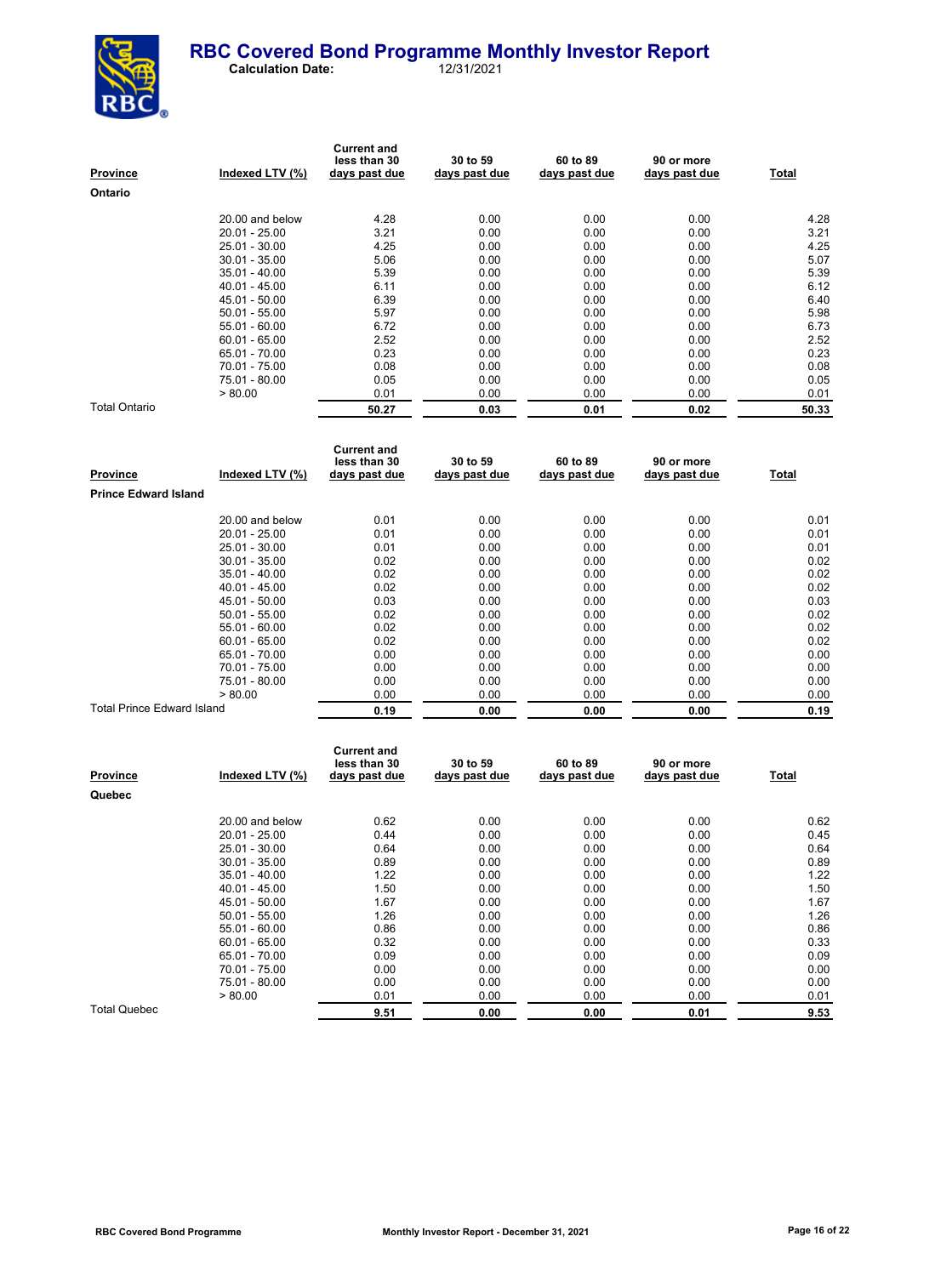

| Province           | Indexed LTV (%) | <b>Current and</b><br>less than 30<br>days past due | 30 to 59<br>days past due | 60 to 89<br>days past due | 90 or more<br>days past due | Total |
|--------------------|-----------------|-----------------------------------------------------|---------------------------|---------------------------|-----------------------------|-------|
| Saskatchewan       |                 |                                                     |                           |                           |                             |       |
|                    | 20.00 and below | 0.14                                                | 0.00                      | 0.00                      | 0.00                        | 0.14  |
|                    | $20.01 - 25.00$ | 0.12                                                | 0.00                      | 0.00                      | 0.00                        | 0.12  |
|                    | 25.01 - 30.00   | 0.17                                                | 0.00                      | 0.00                      | 0.00                        | 0.17  |
|                    | $30.01 - 35.00$ | 0.25                                                | 0.00                      | 0.00                      | 0.00                        | 0.25  |
|                    | $35.01 - 40.00$ | 0.30                                                | 0.00                      | 0.00                      | 0.00                        | 0.30  |
|                    | $40.01 - 45.00$ | 0.27                                                | 0.00                      | 0.00                      | 0.00                        | 0.28  |
|                    | 45.01 - 50.00   | 0.23                                                | 0.00                      | 0.00                      | 0.00                        | 0.23  |
|                    | $50.01 - 55.00$ | 0.20                                                | 0.00                      | 0.00                      | 0.00                        | 0.20  |
|                    | $55.01 - 60.00$ | 0.24                                                | 0.00                      | 0.00                      | 0.00                        | 0.24  |
|                    | $60.01 - 65.00$ | 0.12                                                | 0.00                      | 0.00                      | 0.00                        | 0.12  |
|                    | 65.01 - 70.00   | 0.00                                                | 0.00                      | 0.00                      | 0.00                        | 0.00  |
|                    | 70.01 - 75.00   | 0.00                                                | 0.00                      | 0.00                      | 0.00                        | 0.00  |
|                    | 75.01 - 80.00   | 0.00                                                | 0.00                      | 0.00                      | 0.00                        | 0.00  |
|                    | > 80.00         | 0.01                                                | 0.00                      | 0.00                      | 0.00                        | 0.01  |
| Total Saskatchewan |                 | 2.06                                                | 0.00                      | 0.00                      | 0.00                        | 2.07  |

| <b>Province</b>    | Indexed LTV (%) | <b>Current and</b><br>less than 30<br>days past due | 30 to 59<br>days past due | 60 to 89<br>days past due | 90 or more<br>days past due | Total  |
|--------------------|-----------------|-----------------------------------------------------|---------------------------|---------------------------|-----------------------------|--------|
| Yukon              |                 |                                                     |                           |                           |                             |        |
|                    | 20.00 and below | 0.00                                                | 0.00                      | 0.00                      | 0.00                        | 0.00   |
|                    | $20.01 - 25.00$ | 0.00                                                | 0.00                      | 0.00                      | 0.00                        | 0.00   |
|                    | 25.01 - 30.00   | 0.00                                                | 0.00                      | 0.00                      | 0.00                        | 0.00   |
|                    | $30.01 - 35.00$ | 0.00                                                | 0.00                      | 0.00                      | 0.00                        | 0.00   |
|                    | $35.01 - 40.00$ | 0.00                                                | 0.00                      | 0.00                      | 0.00                        | 0.00   |
|                    | $40.01 - 45.00$ | 0.00                                                | 0.00                      | 0.00                      | 0.00                        | 0.00   |
|                    | 45.01 - 50.00   | 0.00                                                | 0.00                      | 0.00                      | 0.00                        | 0.00   |
|                    | $50.01 - 55.00$ | 0.00                                                | 0.00                      | 0.00                      | 0.00                        | 0.00   |
|                    | $55.01 - 60.00$ | 0.00                                                | 0.00                      | 0.00                      | 0.00                        | 0.00   |
|                    | $60.01 - 65.00$ | 0.00                                                | 0.00                      | 0.00                      | 0.00                        | 0.00   |
|                    | 65.01 - 70.00   | 0.00                                                | 0.00                      | 0.00                      | 0.00                        | 0.00   |
|                    | 70.01 - 75.00   | 0.00                                                | 0.00                      | 0.00                      | 0.00                        | 0.00   |
|                    | 75.01 - 80.00   | 0.00                                                | 0.00                      | 0.00                      | 0.00                        | 0.00   |
|                    | > 80.00         | 0.00                                                | 0.00                      | 0.00                      | 0.00                        | 0.00   |
| Total Yukon        |                 | 0.01                                                | 0.00                      | 0.00                      | 0.00                        | 0.01   |
| <b>Grand Total</b> |                 | 99.84                                               | 0.05                      | 0.03                      | 0.08                        | 100.00 |

|  | <b>Cover Pool Indexed LTV - Drawn by Credit Bureau Score (continued)</b> |  |
|--|--------------------------------------------------------------------------|--|
|  |                                                                          |  |

| <u>Indexed LTV (%)</u> | <b>Credit Bureau Score</b> | <b>Principal Balance</b> | Percentage |
|------------------------|----------------------------|--------------------------|------------|
| 20.00 and below        |                            |                          |            |
|                        | Score Unavailable          | \$31,372,539             | 0.04       |
|                        | 499 and below              | \$1,908,821              | 0.00       |
|                        | $500 - 539$                | \$6,595,485              | 0.01       |
|                        | $540 - 559$                | \$5,789,253              | 0.01       |
|                        | 560 - 579                  | \$5,033,807              | 0.01       |
|                        | 580 - 599                  | \$8,266,866              | 0.01       |
|                        | $600 - 619$                | \$14,343,367             | 0.02       |
|                        | 620 - 639                  | \$23,354,685             | 0.03       |
|                        | 640 - 659                  | \$38,051,776             | 0.05       |
|                        | 660 - 679                  | \$64,303,365             | 0.08       |
|                        | 680 - 699                  | \$101,680,515            | 0.13       |
|                        | 700 - 719                  | \$148,271,883            | 0.19       |
|                        | 720 - 739                  | \$188,320,836            | 0.25       |
|                        | 740 - 759                  | \$217,404,504            | 0.28       |
|                        | 760 - 779                  | \$265,652,137            | 0.35       |
|                        | 780 - 799                  | \$373,126,631            | 0.49       |
|                        | 800 and above              | \$4,703,090,207          | 6.13       |
| <b>Total</b>           |                            | \$6,196,566,675          | 8.08       |
| <u>Indexed LTV (%)</u> | <b>Credit Bureau Score</b> | <b>Principal Balance</b> | Percentage |
| 20.01 - 25.00          |                            |                          |            |
|                        | Score Unavailable          | \$19,091,796             | 0.02       |
|                        | 499 and below              | \$3,106,418              | 0.00       |
|                        | $500 - 539$                | \$4,283,465              | 0.01       |
|                        | 540 - 559                  | \$6,407,740              | 0.01       |
|                        | 560 - 579                  | \$9,515,435              | 0.01       |
|                        | 580 - 599                  | \$9,703,127              | 0.01       |
|                        | $600 - 619$                | \$13,547,328             | 0.02       |
|                        | 620 - 639                  | \$26,035,746             | 0.03       |
|                        | 640 - 659                  | \$46,239,356             | 0.06       |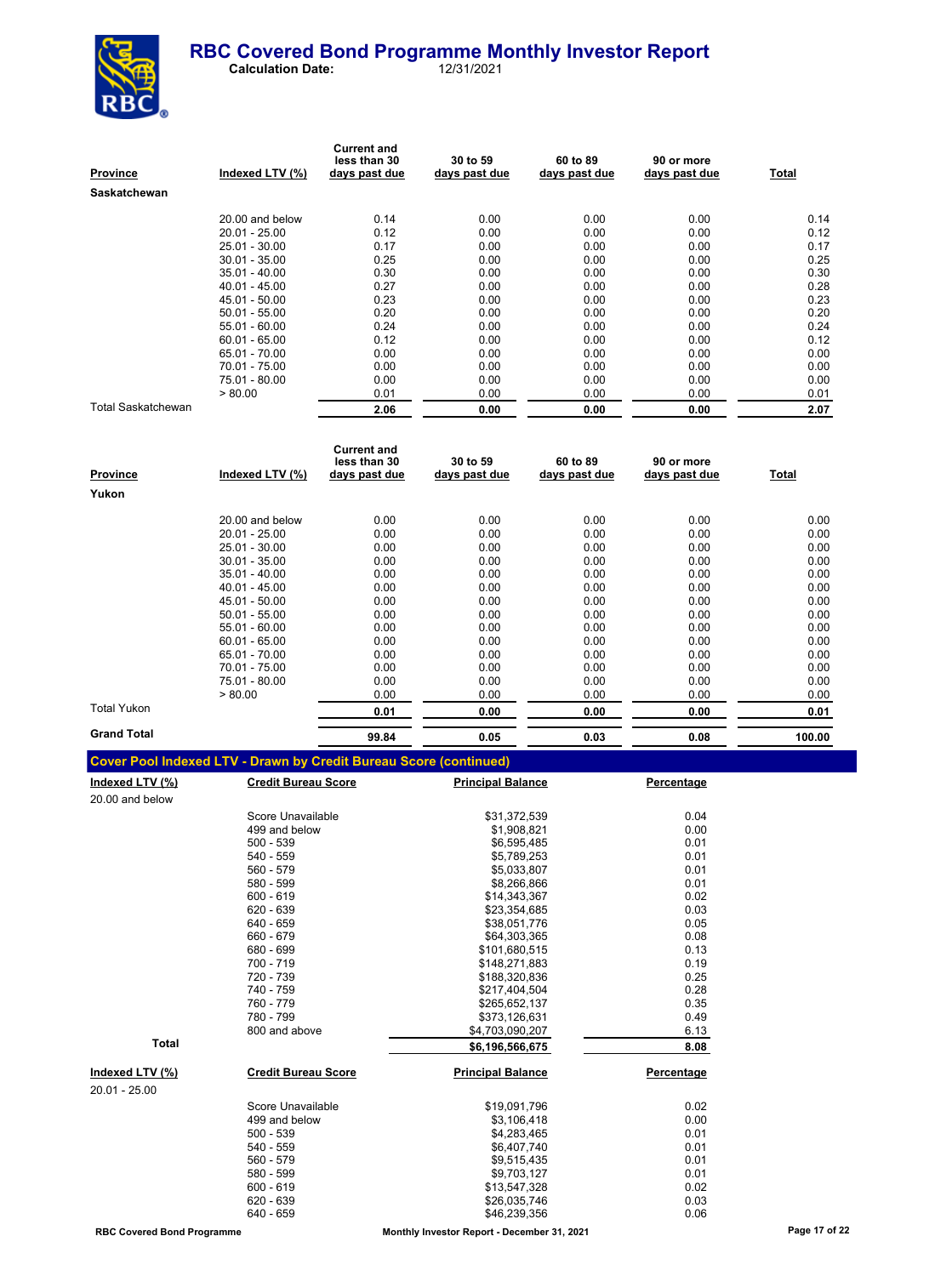#### **RBC Covered Bond Programme Monthly Investor Report**<br>Calculation Date: 12/31/2021 **Calculation Date:**



 $660 - 679$  0.08<br> $680 - 699$  0.12 680 - 699 \$95,113,249 0.12 700 - 719 \$147,266,669 0.19 720 - 739 \$170,125,892 0.22 740 - 759 \$213,169,343 0.28 760 - 779 \$240,514,419 0.31 780 - 799<br>800 and above 6.45 - 1.45 (\$3,147,258,249) \$3,147,258,249 4.10 **Total \$4,547,882,359 5.93 Indexed LTV (%) Credit Bureau Score Principal Balance Percentage** Score Unavailable \$20,480,759 0.03 499 and below \$4,663,171 0.01 500 - 539 \$9,406,678 0.01 540 - 559 \$7,788,968 0.01 560 - 579 \$10,084,513 0.01 580 - 599 \$13,913,838 0.02 600 - 619 \$23,330,614 0.03  $$44,306,557$  0.06<br>  $$649$  - 659 0.06 \$63,939,898 0.08 0.08  $640 - 659$ <br>  $660 - 679$ <br>  $660 - 679$ <br>  $660 - 679$ <br>  $660 - 679$ <br>  $660 - 679$ 660 - 679 \$105,999,503 0.14 680 - 699<br>700 - 719<br>8231.146.408  $$231,146,408$  0.30 720 - 739 \$269,575,270 0.35 740 - 759 \$319,329,824 0.42 760 - 779 \$370,064,651 0.48 780 - 799 \$456,431,047 0.59 \$4,020,389,661 **Total \$6,127,296,998 7.98 Indexed LTV (%) Credit Bureau Score Principal Balance Percentage** Score Unavailable 1.1 (1992)<br>
199 and below 1.1 (1995) 1.1 (1995) 1.1 (1998) 1.1 (1998) 1.1 (1998) 1.1 (1998) 1.1 (1998) 1.1 (1998) 1.1 (1<br>
1.02 (1998) 1.1 (1998) 1.1 (1998) 1.1 (1998) 1.1 (1998) 1.1 (1998) 1.1 (1998) 1.1 499 and below  $$5,900,685$  0.01 0.01 0.02 \$5,900,685 0.01 0.02 500 - 539<br>540 - 559<br>\$10,625,990<br>\$10,625,990 540 - 559 \$10,625,990 0.01 560 - 579 \$15,088,162 0.02 580 - 599 \$23,182,426 0.03 600 - 619 \$35,989,812 0.05 620 - 639 \$61,538,921 0.08 640 - 659<br>660 - 679<br>8162 008 162 660 - 679 \$162,008,162 0.21 680 - 699 \$218,261,021 0.28 700 - 719 \$297,312,756 0.39 720 - 739 \$379,486,373 0.49 740 - 759 \$393,742,026 0.51 760 - 779 \$505,955,481 0.66 \$571,874,797 800 and above **6.4,595,910,037** 5.99<br>\$7,406,393,18<u>5</u> 5.65 **1.45 1.45 9.65 9.65 9.65 9.65 9.65 9.65 9.65 9.65 9.65 9.65 9.65 9.65 Indexed LTV (%) Credit Bureau Score Principal Balance Percentage** Score Unavailable \$13,285,297 0.02 499 and below  $$6,055,919$  0.01  $$15,545,120$  0.02 0.02 500 - 539 \$15,545,120 0.02 540 - 559 \$11,972,014 0.02 560 - 579 \$18,988,260 0.02 580 - 599 \$31,115,362 0.04  $600 - 619$  0.06<br>  $620 - 639$  0.10<br>  $620 - 639$  0.10  $620 - 639$   $676,657,495$  0.10<br>  $640 - 659$  0.16 640 - 659 \$123,255,010 \$123,255,010 0.16<br>660 - 679 \$164,948,189 \$164,948,189 0.21 660 - 679 \$164,948,189 0.21 680 - 699 \$278,862,851 0.36 700 - 719 \$341,251,846 0.44 720 - 739 \$409,724,902 0.53 740 - 759 \$511,758,848 0.67 760 - 779 \$589,578,027 0.77

25.01 - 30.00

30.01 - 35.00

35.01 - 40.00

**Total \$7,958,915,577 10.37**

780 - 799 \$674,099,133 0.88 \$4,644,394,426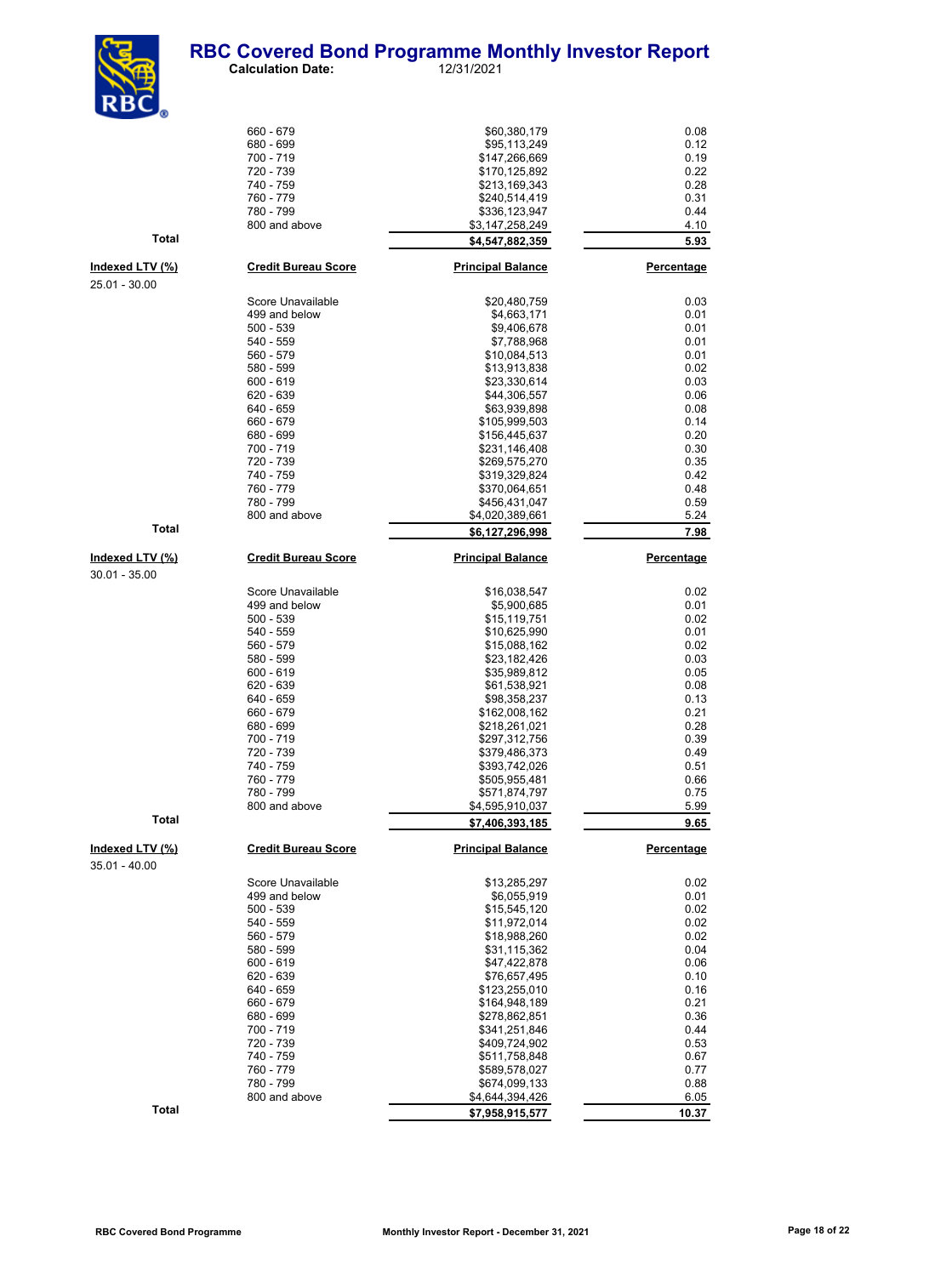

40.01 - 45.00

 **Calculation Date:** 12/31/2021

**Indexed LTV (%) Credit Bureau Score Principal Balance Percentage**

| סט.טו - <del>ו</del> ט.טע |                            |                                    |            |
|---------------------------|----------------------------|------------------------------------|------------|
|                           | Score Unavailable          | \$12,364,117                       | 0.02       |
|                           | 499 and below              | \$5,557,802                        | 0.01       |
|                           | 500 - 539                  | \$18,502,966                       | 0.02       |
|                           | 540 - 559                  | \$17,913,962                       | 0.02       |
|                           | 560 - 579                  | \$15,237,581                       | 0.02       |
|                           | 580 - 599                  | \$33,418,502                       | 0.04       |
|                           | 600 - 619                  | \$45,198,268                       | 0.06       |
|                           | 620 - 639                  | \$84,186,863                       | 0.11       |
|                           | 640 - 659                  | \$143,531,309                      | 0.19       |
|                           | 660 - 679                  | \$205,950,410                      | 0.27       |
|                           | 680 - 699                  | \$340,332,127                      | 0.44       |
|                           | 700 - 719                  | \$426,403,479                      | 0.56       |
|                           | 720 - 739                  | \$510,504,772                      | 0.67       |
|                           | 740 - 759                  | \$618,654,582                      | 0.81       |
|                           | 760 - 779                  | \$680,727,969                      | 0.89       |
|                           | 780 - 799                  | \$856,261,862                      | 1.12       |
|                           | 800 and above              | \$4,842,356,639                    | 6.31       |
| <b>Total</b>              |                            | \$8,857,103,209                    | 11.54      |
| Indexed LTV (%)           | <b>Credit Bureau Score</b> | <b>Principal Balance</b>           | Percentage |
| 45.01 - 50.00             |                            |                                    |            |
|                           | Score Unavailable          | \$12,615,791                       | 0.02       |
|                           | 499 and below              | \$7,343,366                        | 0.01       |
|                           | $500 - 539$                | \$16,685,509                       | 0.02       |
|                           | 540 - 559                  | \$12,384,192                       | 0.02       |
|                           | 560 - 579                  | \$25,292,149                       | 0.03       |
|                           | 580 - 599                  | \$21,282,632                       | 0.03       |
|                           | 600 - 619                  | \$53,196,373                       | 0.07       |
|                           | 620 - 639                  | \$89,751,736                       | 0.12       |
|                           | 640 - 659                  | \$148,796,764                      | 0.19       |
|                           | 660 - 679                  | \$211,145,481                      | 0.28       |
|                           | 680 - 699                  | \$363,625,710                      | 0.47       |
|                           | 700 - 719                  | \$476,976,395                      | 0.62       |
|                           | 720 - 739                  | \$571,668,151                      | 0.74       |
|                           | 740 - 759                  | \$637,098,102                      | 0.83       |
|                           | 760 - 779                  | \$733,682,679                      | 0.96       |
|                           | 780 - 799                  | \$850,648,059                      | 1.11       |
|                           | 800 and above              |                                    | 6.46       |
| <b>Total</b>              |                            | \$4,959,733,341<br>\$9,191,926,430 | 11.98      |
|                           |                            |                                    |            |
| Indexed LTV (%)           | <b>Credit Bureau Score</b> | <b>Principal Balance</b>           | Percentage |
| $50.01 - 55.00$           |                            |                                    |            |
|                           | Score Unavailable          | \$10,129,081                       | 0.01       |
|                           | 499 and below              | \$6,025,883                        | 0.01       |
|                           | 500 - 539                  | \$15,049,987                       | 0.02       |
|                           | 540 - 559                  | \$14,020,325                       | 0.02       |
|                           | 560 - 579                  | \$17,509,723                       | 0.02       |
|                           | 580 - 599                  | \$37,468,975                       | 0.05       |
|                           | $600 - 619$                | \$43,550,979                       | 0.06       |
|                           | 620 - 639                  | \$96,863,918                       | 0.13       |
|                           | 640 - 659                  | \$157,491,979                      | 0.21       |
|                           | 660 - 679                  | \$240,765,336                      | 0.31       |
|                           | 680 - 699                  | \$342,680,109                      | 0.45       |
|                           | 700 - 719                  | \$461,130,417                      | 0.60       |
|                           | 720 - 739                  | \$549,735,694                      | 0.72       |
|                           | 740 - 759                  | \$599,527,349                      | 0.78       |
|                           | 760 - 779                  | \$695,141,808                      | 0.91       |
|                           | 780 - 799                  | \$832,093,014                      | 1.08       |
| <b>Total</b>              | 800 and above              | \$4,745,607,869                    | 6.18       |
|                           |                            | \$8,864,792,445                    | 11.55      |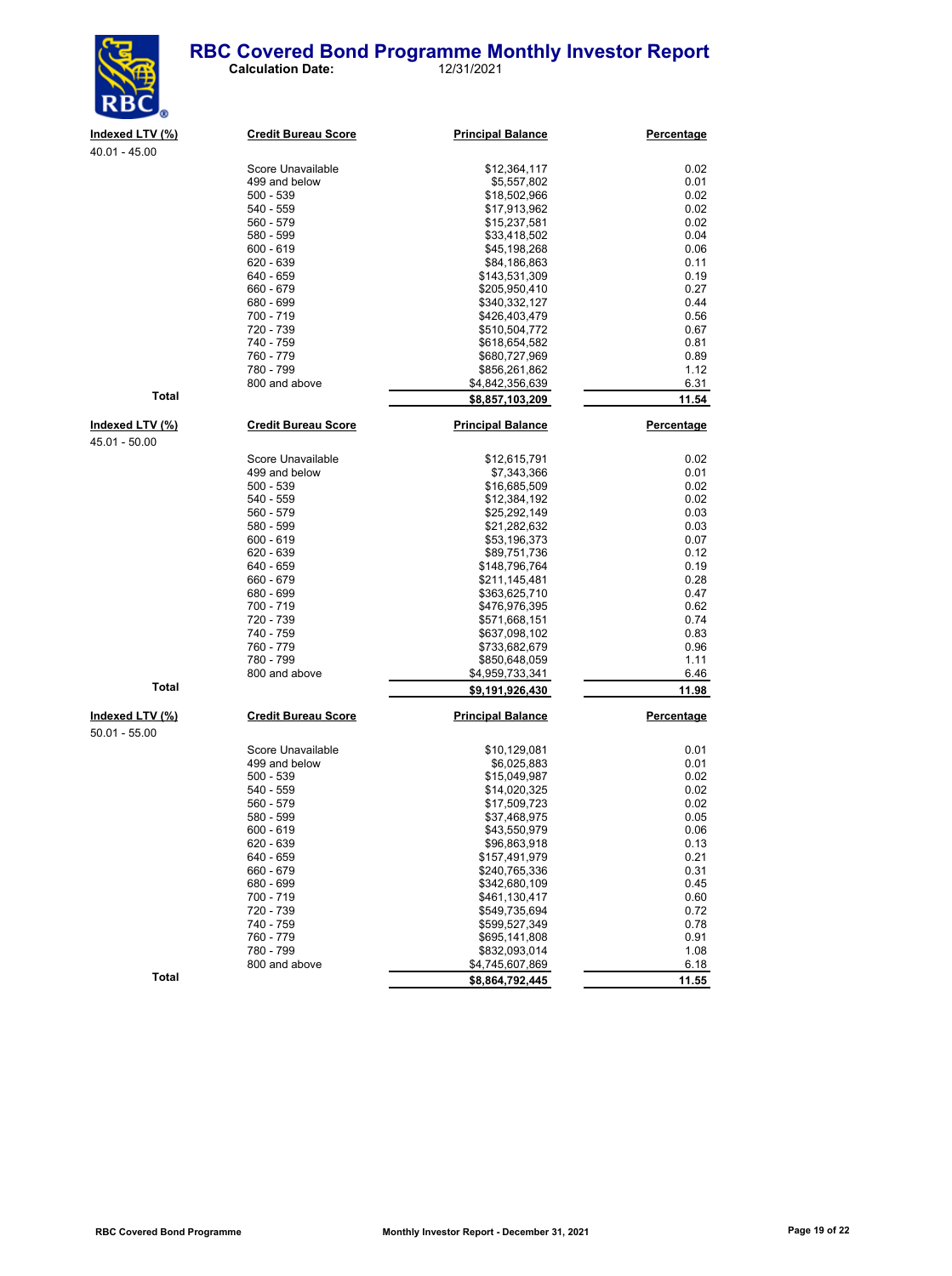#### **RBC Covered Bond Programme Monthly Investor Report**<br>
12/31/2021 **Calculation Date:**



| 55.01 - 60.00                    |                                    |                                    |                   |
|----------------------------------|------------------------------------|------------------------------------|-------------------|
|                                  | Score Unavailable                  | \$9,942,073                        | 0.01              |
|                                  | 499 and below                      | \$9,283,214                        | 0.01              |
|                                  | $500 - 539$                        | \$18,536,818                       | 0.02              |
|                                  | 540 - 559                          | \$17,403,096                       | 0.02              |
|                                  | 560 - 579                          | \$23,384,573                       | 0.03              |
|                                  | 580 - 599                          | \$38,424,469                       | 0.05              |
|                                  | $600 - 619$<br>620 - 639           | \$70,076,496<br>\$114,764,312      | 0.09<br>0.15      |
|                                  | 640 - 659                          | \$195,140,957                      | 0.25              |
|                                  | 660 - 679                          | \$280,147,795                      | 0.37              |
|                                  | 680 - 699                          | \$371,174,817                      | 0.48              |
|                                  | 700 - 719                          | \$503,374,800                      | 0.66              |
|                                  | 720 - 739                          | \$574,758,732                      | 0.75              |
|                                  | 740 - 759                          | \$639,689,623                      | 0.83              |
|                                  | 760 - 779                          | \$748,309,433                      | 0.98              |
|                                  | 780 - 799<br>800 and above         | \$872,835,366                      | 1.14<br>5.99      |
| <b>Total</b>                     |                                    | \$4,597,418,101<br>\$9,084,664,676 | 11.84             |
|                                  |                                    |                                    |                   |
| Indexed LTV (%)<br>60.01 - 65.00 | <b>Credit Bureau Score</b>         | <b>Principal Balance</b>           | Percentage        |
|                                  | Score Unavailable                  | \$3,211,800                        | 0.00              |
|                                  | 499 and below                      | \$3,734,029                        | 0.00              |
|                                  | $500 - 539$                        | \$7,839,299                        | 0.01              |
|                                  | 540 - 559<br>560 - 579             | \$12,442,826<br>\$16,465,769       | 0.02<br>0.02      |
|                                  | 580 - 599                          | \$19,320,943                       | 0.03              |
|                                  | $600 - 619$                        | \$43,784,446                       | 0.06              |
|                                  | 620 - 639                          | \$87,716,252                       | 0.11              |
|                                  | 640 - 659                          | \$120,759,250                      | 0.16              |
|                                  | 660 - 679                          | \$187,830,810                      | 0.24              |
|                                  | 680 - 699                          | \$257,753,091                      | 0.34              |
|                                  | 700 - 719                          | \$331,548,487                      | 0.43              |
|                                  | 720 - 739                          | \$393,150,706                      | 0.51              |
|                                  | 740 - 759<br>760 - 779             | \$387,120,271                      | 0.50<br>0.60      |
|                                  | 780 - 799                          | \$462,639,385<br>\$488,560,828     | 0.64              |
|                                  | 800 and above                      | \$2,325,627,677                    | 3.03              |
| Total                            |                                    | \$5,149,505,868                    | 6.71              |
| Indexed LTV (%)                  | <b>Credit Bureau Score</b>         | <b>Principal Balance</b>           | <b>Percentage</b> |
| 65.01 - 70.00                    |                                    |                                    |                   |
|                                  |                                    |                                    |                   |
|                                  | Score Unavailable<br>499 and below | \$2,554,166<br>\$1,612,292         | 0.00<br>0.00      |
|                                  | $500 - 539$                        | \$6,353,451                        | 0.01              |
|                                  | 540 - 559                          | \$1,650,111                        | 0.00              |
|                                  | 560 - 579                          | \$5,851,673                        | 0.01              |
|                                  | 580 - 599                          | \$9,849,302                        | 0.01              |
|                                  | $600 - 619$                        | \$10,605,784                       | 0.01              |
|                                  | 620 - 639                          | \$25,043,642                       | 0.03              |
|                                  | 640 - 659                          | \$37,633,700                       | 0.05              |
|                                  | 660 - 679                          | \$66,136,137                       | 0.09              |
|                                  | 680 - 699                          | \$98,560,756                       | 0.13              |
|                                  | 700 - 719<br>720 - 739             | \$109,689,006<br>\$137,037,309     | 0.14<br>0.18      |
|                                  | 740 - 759                          | \$149,435,570                      | 0.19              |
|                                  | 760 - 779                          | \$148,303,272                      | 0.19              |
|                                  | 780 - 799                          | \$159,953,879                      | 0.21              |
|                                  | 800 and above                      | \$921,341,315                      | 1.20              |
| Total                            |                                    | \$1,891,611,366                    | 2.47              |
| Indexed LTV (%)                  | <b>Credit Bureau Score</b>         | <b>Principal Balance</b>           | Percentage        |
| 70.01 - 75.00                    |                                    |                                    |                   |
|                                  | Score Unavailable                  | \$537,027                          | 0.00              |
|                                  | 499 and below                      | \$968,785                          | 0.00              |
|                                  | $500 - 539$                        | \$2,107,049                        | 0.00              |
|                                  | 540 - 559                          | \$3,867,888                        | 0.01              |
|                                  | 560 - 579                          | \$4,204,029                        | 0.01              |
|                                  | 580 - 599<br>$600 - 619$           | \$4,571,978                        | 0.01<br>0.01      |
|                                  | 620 - 639                          | \$9,091,266<br>\$12,782,702        | 0.02              |
|                                  |                                    |                                    |                   |
|                                  |                                    |                                    |                   |
|                                  | 640 - 659                          | \$24,607,479                       | 0.03              |
|                                  | 660 - 679<br>680 - 699             | \$43,244,667<br>\$57,185,272       | 0.06<br>0.07      |

 $65.01 -$ 

 $$90,695,534$ 

700 - 719 \$83,621,067 0.11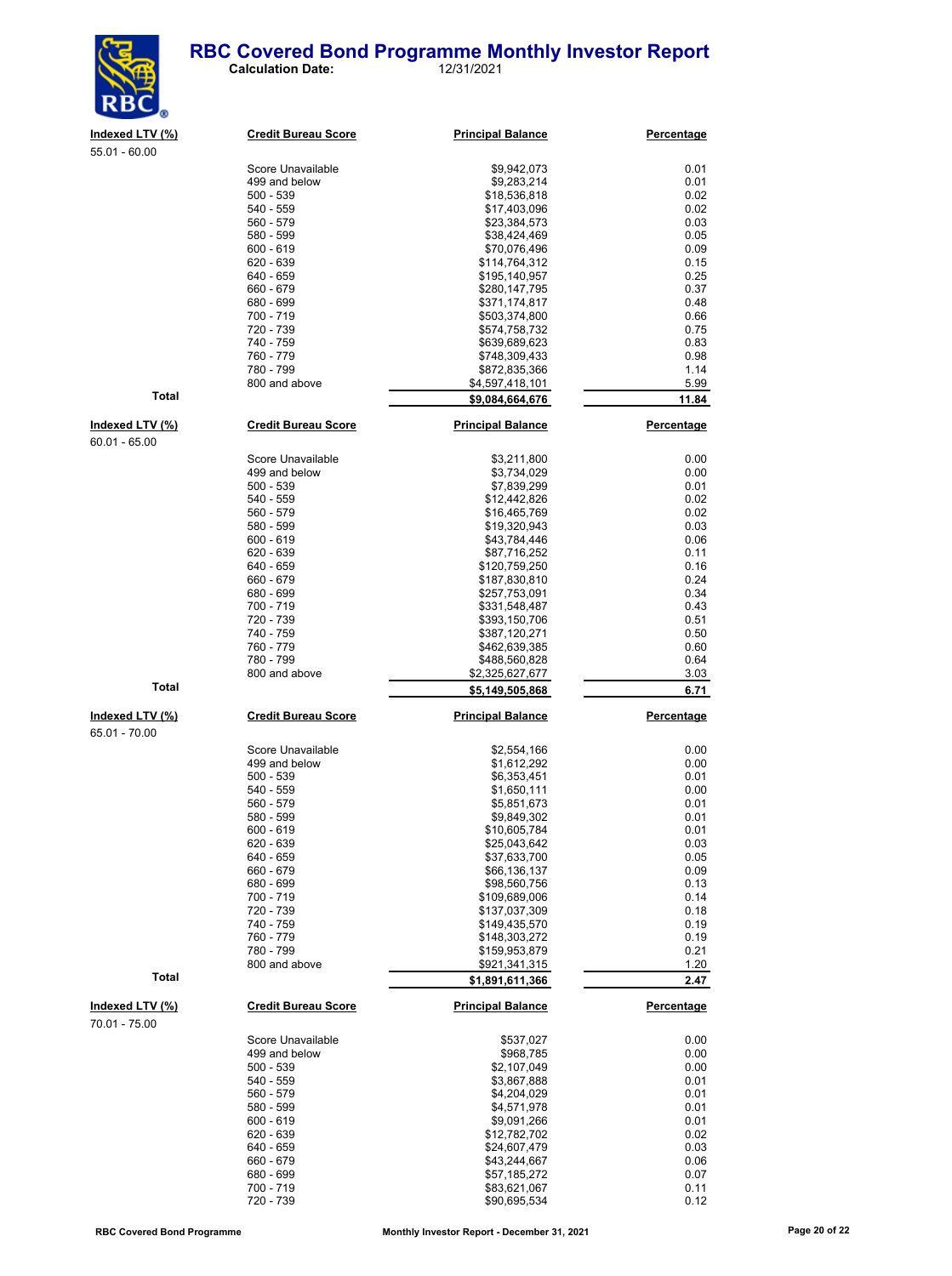

| NDU <sub>0</sub>   |                            |                          |            |
|--------------------|----------------------------|--------------------------|------------|
|                    | 740 - 759                  | \$94,067,320             | 0.12       |
|                    | 760 - 779                  | \$85,071,931             | 0.11       |
|                    | 780 - 799                  | \$94,727,605             | 0.12       |
|                    | 800 and above              | \$421,954,871            | 0.55       |
| Total              |                            | \$1,033,306,470          | 1.35       |
| Indexed LTV (%)    | <b>Credit Bureau Score</b> | <b>Principal Balance</b> | Percentage |
| 75.01 - 80.00      |                            |                          |            |
|                    | Score Unavailable          | \$307,845                | 0.00       |
|                    | 499 and below              | \$0                      | 0.00       |
|                    | 500 - 539                  | \$448,783                | 0.00       |
|                    | 540 - 559                  | \$962,677                | 0.00       |
|                    | 560 - 579                  | \$2,535,180              | 0.00       |
|                    | 580 - 599                  | \$1,599,033              | 0.00       |
|                    | $600 - 619$                | \$5,284,039              | 0.01       |
|                    | 620 - 639                  | \$7,416,930              | 0.01       |
|                    | 640 - 659                  | \$12,876,279             | 0.02       |
|                    | 660 - 679                  | \$22,086,600             | 0.03       |
|                    | 680 - 699                  | \$29,130,545             | 0.04       |
|                    | 700 - 719                  | \$35,733,202             | 0.05       |
|                    | 720 - 739                  | \$38,268,259             | 0.05       |
|                    | 740 - 759                  | \$39,342,944             | 0.05       |
|                    | 760 - 779                  | \$35,989,864             | 0.05       |
|                    | 780 - 799                  | \$30,693,433             | 0.04       |
|                    | 800 and above              | \$111,419,543            | 0.15       |
| <b>Total</b>       |                            | \$374,095,155            | 0.49       |
| Indexed LTV (%)    | <b>Credit Bureau Score</b> | <b>Principal Balance</b> | Percentage |
| > 80.00            |                            |                          |            |
|                    | Score Unavailable          | \$0                      | 0.00       |
|                    | 499 and below              | \$0                      | 0.00       |
|                    | $500 - 539$                | \$69,669                 | 0.00       |
|                    | 540 - 559                  | \$57,928                 | 0.00       |
|                    | 560 - 579                  | \$0                      | 0.00       |
|                    | 580 - 599                  | \$86,228                 | 0.00       |
|                    | $600 - 619$                | \$563,108                | 0.00       |
|                    | 620 - 639                  | \$353,556                | 0.00       |
|                    | 640 - 659                  | \$0                      | 0.00       |
|                    | 660 - 679                  | \$1,765,440              | 0.00       |
|                    | 680 - 699                  | \$1,730,427              | 0.00       |
|                    | 700 - 719                  | \$879,135                | 0.00       |
|                    | 720 - 739                  | \$3,344,607              | 0.00       |
|                    | 740 - 759                  | \$4,964,122              | 0.01       |
|                    | 760 - 779                  | \$2,407,709              | 0.00       |
|                    | 780 - 799                  | \$2,067,930              | 0.00       |
|                    | 800 and above              | \$32,939,239             | 0.04       |
| Total              |                            | \$51,229,098             | 0.07       |
| <b>Grand Total</b> |                            | \$76,735,289,510         | 100.00     |
|                    |                            |                          |            |